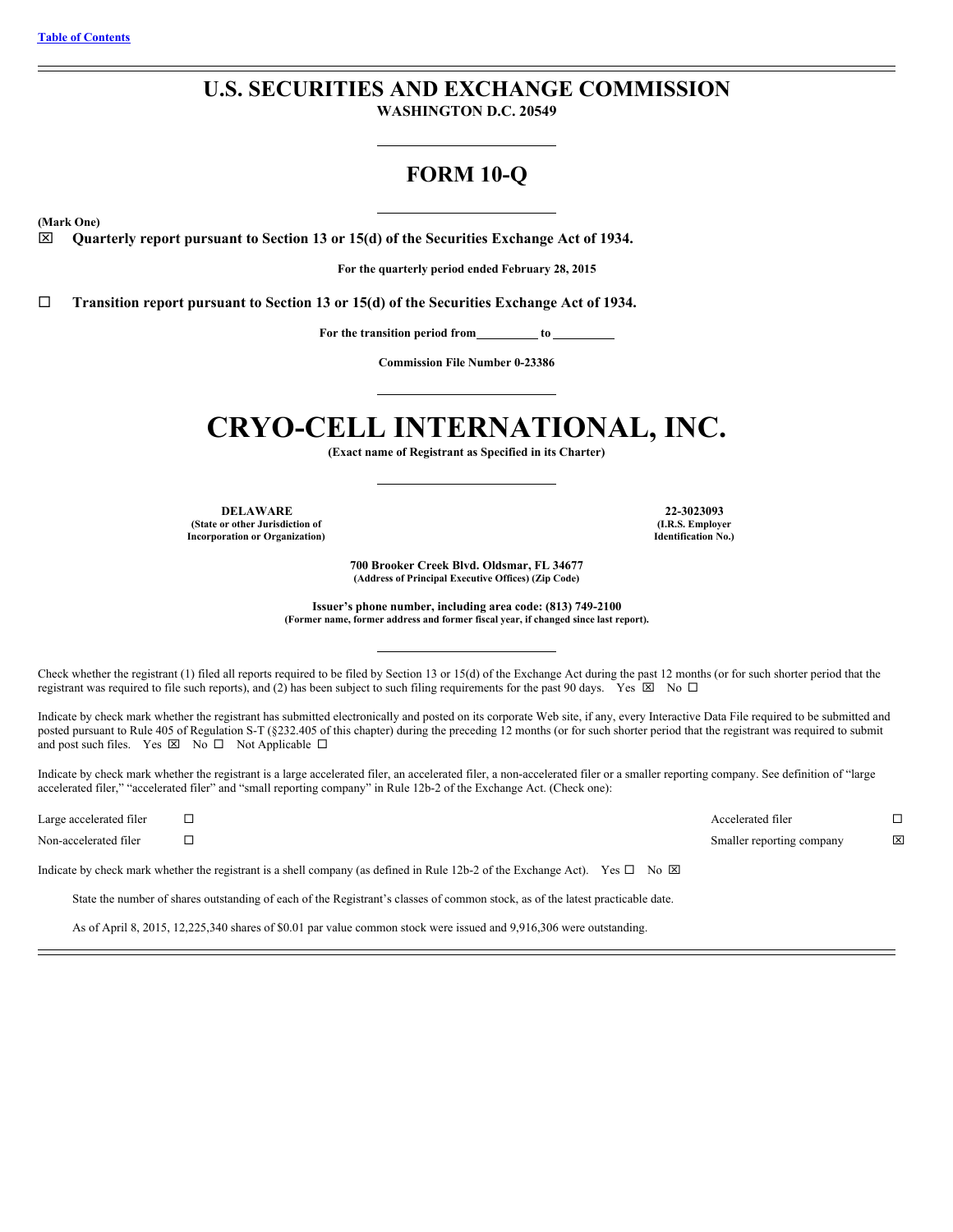# <span id="page-1-0"></span>**TABLE OF CONTENTS**

|                                                                                                      | <b>PAGE</b>    |
|------------------------------------------------------------------------------------------------------|----------------|
| PART I - FINANCIAL INFORMATION (UNAUDITED)                                                           |                |
| <b>Item 1. Financial Statements</b>                                                                  |                |
| <b>Consolidated Balance Sheets</b>                                                                   | 3              |
| <b>Consolidated Statements of Operations</b>                                                         | $\overline{4}$ |
| <b>Consolidated Statements of Cash Flows</b>                                                         | 5              |
| <b>Notes to Consolidated Financial Statements</b>                                                    | 6              |
| <u>Item 2. Management's Discussion and Analysis of Financial Condition and Results of Operations</u> | 21             |
| <b>Item 3. Quantitative and Qualitative Disclosures about Market Risk</b>                            | 27             |
| <b>Item 4. Controls and Procedures</b>                                                               | 27             |
| <b>PART II - OTHER INFORMATION</b>                                                                   |                |
| <b>Item 1. Legal Proceedings</b>                                                                     | 28             |
| <b>Item 1A. Risk Factors</b>                                                                         | 29             |
| <b>Item 2. Unregistered Sales of Equity Securities and Use of Proceeds</b>                           | 30             |
| <b>Item 3. Defaults Upon Senior Securities</b>                                                       | 30             |
| <b>Item 4. Mine Safety Disclosures</b>                                                               | 30             |
| <b>Item 5. Other Information</b>                                                                     | 30             |
| <b>Item 6. Exhibits</b>                                                                              | 31             |
| <b>SIGNATURES</b>                                                                                    | 32             |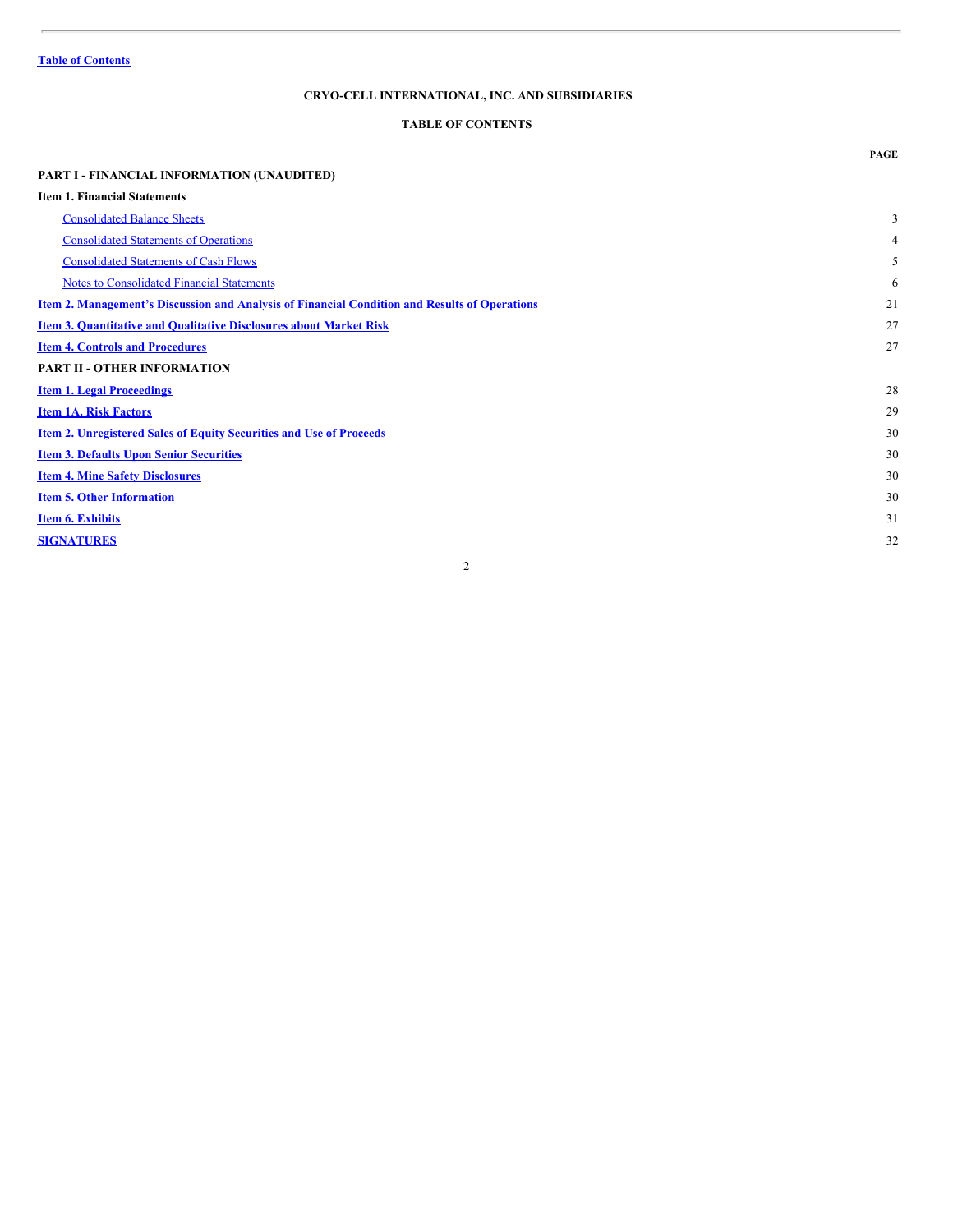<span id="page-2-0"></span>CONSOLIDATED BALANCE SHEETS

|                                                                                                                                                                                                                  | February 28,<br>2015<br>(unaudited) | November 30,<br>2014 |
|------------------------------------------------------------------------------------------------------------------------------------------------------------------------------------------------------------------|-------------------------------------|----------------------|
| <b>ASSETS</b>                                                                                                                                                                                                    |                                     |                      |
| <b>Current Assets</b>                                                                                                                                                                                            |                                     |                      |
| Cash and cash equivalents                                                                                                                                                                                        | \$3,550,243                         | \$3.279.267          |
| Restricted cash                                                                                                                                                                                                  | 204.197                             | 204.141              |
| Marketable securities                                                                                                                                                                                            | 98,261                              | 102,674              |
| Accounts receivable (net of allowance for doubtful accounts of \$2,032,416 and \$1,976,966, respectively)                                                                                                        | 4,200,003                           | 4,071,997            |
| Prepaid expenses                                                                                                                                                                                                 | 664,674                             | 710,754              |
| Other current assets                                                                                                                                                                                             | 129,626                             | 123,126              |
| Total current assets                                                                                                                                                                                             | 8,847,004                           | 8,491,959            |
| <b>Property and Equipment-net</b>                                                                                                                                                                                | 918,190                             | 953,415              |
| <b>Other Assets</b>                                                                                                                                                                                              |                                     |                      |
| Investment in Saneron CCEL Therapeutics, Inc.                                                                                                                                                                    | 684,000                             | 684,000              |
| Deposits and other assets, net                                                                                                                                                                                   | 70,171                              | 80,212               |
| Total other assets                                                                                                                                                                                               | 754,171                             | 764,212              |
| <b>Total assets</b>                                                                                                                                                                                              | \$10,519,365                        | \$10,209,586         |
| <b>LIABILITIES AND STOCKHOLDERS' DEFICIT</b>                                                                                                                                                                     |                                     |                      |
| <b>Current Liabilities</b>                                                                                                                                                                                       |                                     |                      |
| Accounts payable                                                                                                                                                                                                 | \$1,335,709                         | 992,910<br>\$        |
| Accrued expenses                                                                                                                                                                                                 | 907,075                             | 1,471,699            |
| Deferred revenue                                                                                                                                                                                                 | 6,460,146                           | 6,662,552            |
| Total current liabilities                                                                                                                                                                                        | 8,702,930                           | 9,127,161            |
| <b>Other Liabilities</b>                                                                                                                                                                                         |                                     |                      |
| Deferred revenue, net of current portion                                                                                                                                                                         | 9.797.209                           | 9.509.088            |
| Long-term liability - revenue sharing agreements                                                                                                                                                                 | 2,300,000                           | 2,300,000            |
| Total other liabilities                                                                                                                                                                                          | 12,097,209                          | 11,809,088           |
| Commitments and contingencies (Note 6)                                                                                                                                                                           |                                     |                      |
| <b>Stockholders' Deficit</b>                                                                                                                                                                                     |                                     |                      |
| Preferred stock (\$.01 par value, 500,000 authorized and none issued and outstanding), and Series A Junior participating preferred<br>stock (\$.01 par value, 20,000 authorized and none issued and outstanding) |                                     |                      |
| Common stock (\$.01 par value, 20,000,000 authorized; 12,225,340 issued and 9,993,808 outstanding as of February 28, 2015 and<br>11,921,285 issued and 9,706,174 outstanding as of November 30, 2014)            |                                     | 119,213              |
| Additional paid-in capital                                                                                                                                                                                       | 119,213<br>28,040,867               | 27,842,106           |
| Treasury stock, at cost                                                                                                                                                                                          | (5,151,690)                         | (5,112,648)          |
| Accumulated deficit                                                                                                                                                                                              | (33, 289, 164)                      | (33, 575, 334)       |
| Total stockholders' deficit                                                                                                                                                                                      | (10, 280, 774)                      | (10, 726, 663)       |
| Total liabilities and stockholders' deficit                                                                                                                                                                      | \$10.519.365                        | \$10.209.586         |
|                                                                                                                                                                                                                  |                                     |                      |

The accompanying notes are an integral part of these consolidated financial statements.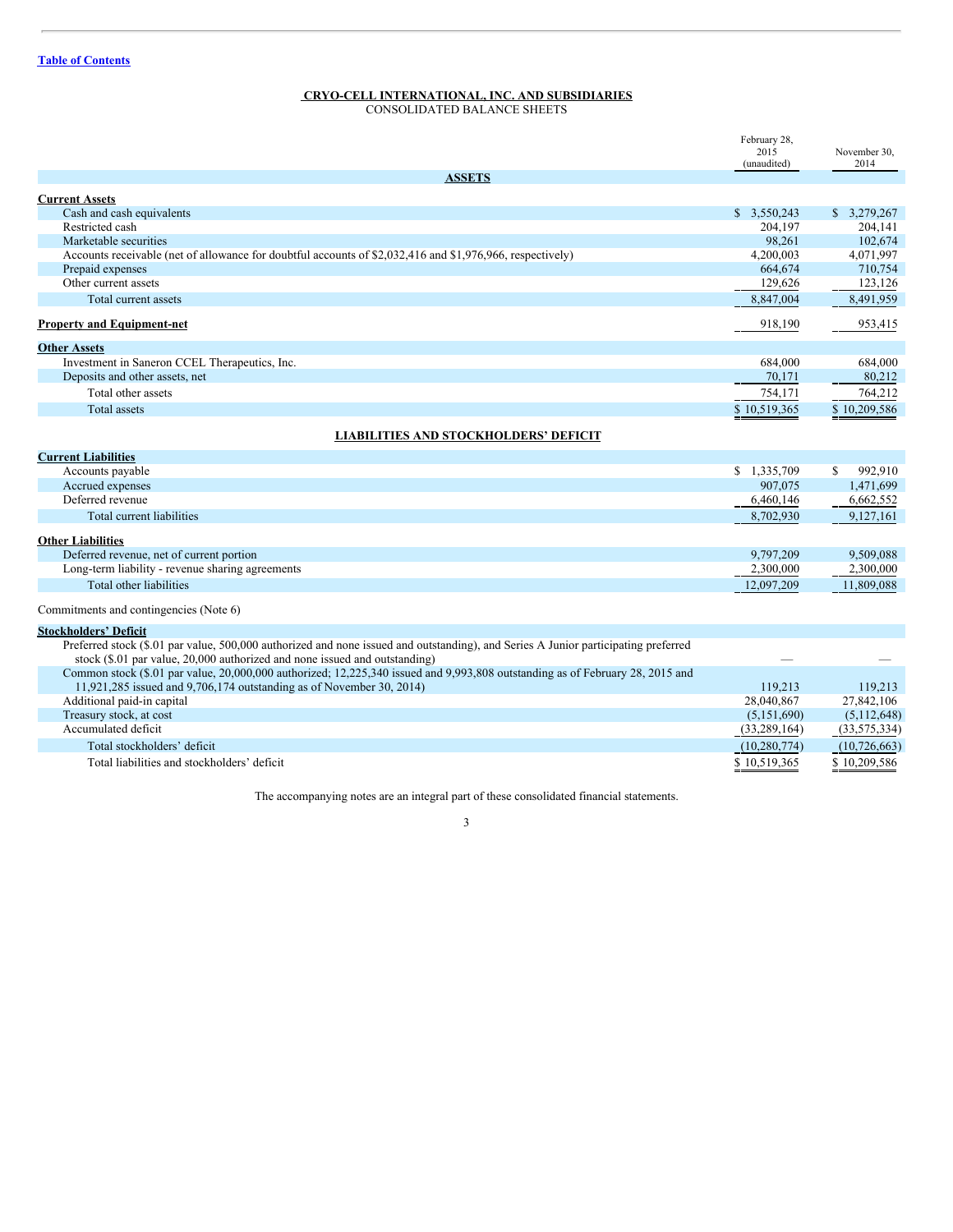# <span id="page-3-0"></span>CONSOLIDATED STATEMENTS OF OPERATIONS

(Unaudited)

|                                                                    |               | For the Three Months Ended |
|--------------------------------------------------------------------|---------------|----------------------------|
|                                                                    | February 28,  | February 28,               |
|                                                                    | 2015          | 2014                       |
| <b>Revenue:</b>                                                    |               |                            |
| Processing and storage fees                                        | \$4,673,969   | \$4,357,231                |
| Licensee income                                                    | 169,412       | 963,251                    |
| Total revenue                                                      | 4,843,381     | 5,320,482                  |
| <b>Costs and Expenses:</b>                                         |               |                            |
| Cost of sales                                                      | 1,273,987     | 1,334,361                  |
| Selling, general and administrative expenses                       | 2,913,973     | 3,122,723                  |
| Research, development and related engineering                      | 11,988        | 14,368                     |
| Depreciation and amortization                                      | 18,242        | 44,505                     |
| Total costs and expenses                                           | 4,218,190     | 4,515,957                  |
| <b>Operating Income</b>                                            | 625,191       | 804,525                    |
| <b>Other Income (Expense):</b>                                     |               |                            |
| Other income (expense)                                             | (4,075)       | 27,769                     |
| Interest expense                                                   | (301, 286)    | (274,316)                  |
| Total other expense                                                | (305, 361)    | (246, 547)                 |
| Income before equity in losses of affiliate and income tax expense | 319,830       | 557,978                    |
| Equity in losses of affiliate                                      | (8,248)       | (113, 575)                 |
| Income before income tax expense                                   | 311,582       | 444,403                    |
| Income tax expense                                                 | (25, 412)     | (47,291)                   |
| <b>Net Income</b>                                                  | \$<br>286,170 | 397,112<br>\$              |
| Net income per common share - basic                                | 0.03<br>S     | 0.04                       |
| Weighted average common shares outstanding - basic                 | 9,824,566     | 10,690,188                 |
| Net income per common share - diluted                              | 0.03          | 0.04                       |
| Weighted average common shares outstanding - diluted               | 10,058,649    | 10,764,158                 |

The accompanying notes are an integral part of these consolidated financial statements.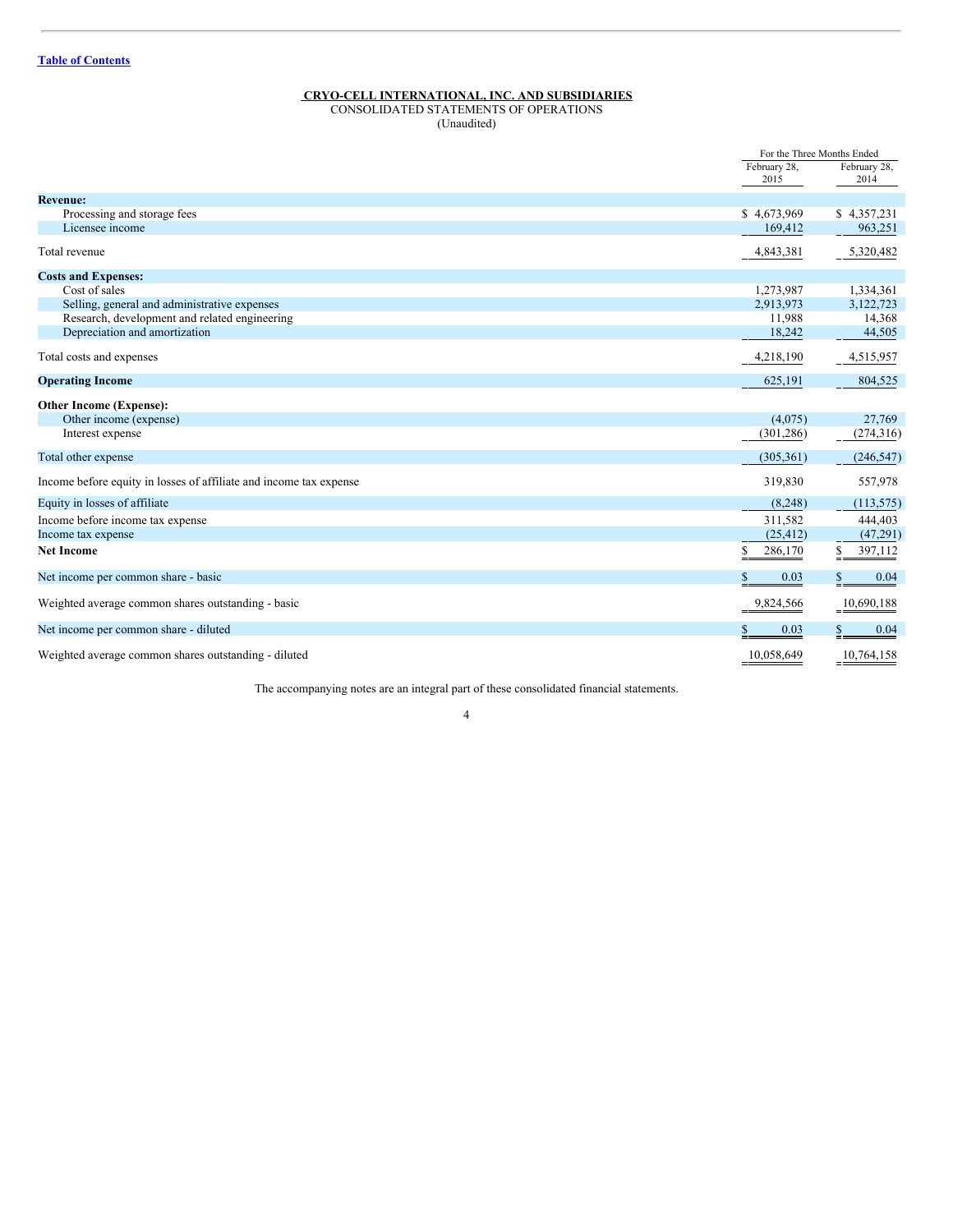# <span id="page-4-0"></span>CONSOLIDATED STATEMENTS OF CASH FLOWS

(Unaudited)

|                                                                                   |              | For the Three Months Ended |
|-----------------------------------------------------------------------------------|--------------|----------------------------|
|                                                                                   | February 28, | February 28,               |
|                                                                                   | 2015         | 2014                       |
| Net income                                                                        | \$286,170    | \$ 397,112                 |
| Adjustments to reconcile net income to net cash provided by operating activities: |              |                            |
| Depreciation and amortization expense                                             | 58.994       | 95,813                     |
| Compensatory element of stock options                                             | 190.513      | 152,236                    |
| Provision for doubtful accounts                                                   | 140.505      | 161,891                    |
| Equity in losses of affiliate                                                     | 8,248        | 113,575                    |
| Changes in assets and liabilities:                                                |              |                            |
| Accounts receivable                                                               | (268, 511)   | (529, 649)                 |
| Notes receivable                                                                  |              | 550,782                    |
| Prepaid expenses and other current assets                                         | 46.080       | 77,758                     |
| Other current assets                                                              | (6,500)      |                            |
| Deposits and other assets, net                                                    | 9,575        | 42,628                     |
| Accounts payable                                                                  | 342,799      | 231,176                    |
| Accrued expenses                                                                  | (564, 624)   | (713, 994)                 |
| Deferred revenue                                                                  | 85,715       | (686, 024)                 |
| Net cash provided by (used in) operating activities                               | 328,964      | (106, 696)                 |
| <b>Cash flows from investing activities:</b>                                      |              |                            |
| Release of restricted cash held in escrow                                         | (56)         | 24,166                     |
| Purchases of property and equipment                                               | (23,303)     | (11,025)                   |
| Sales (purchases) of marketable securities and other investments, net             | 4,413        | (61, 685)                  |
| Investment in affiliate                                                           |              | (75,000)                   |
| Net cash used in investing activities                                             | (18, 946)    | (123, 544)                 |
| Cash flows from financing activities:                                             |              |                            |
| Treasury stock purchases                                                          | (39, 042)    | (451, 913)                 |
| Net cash used in financing activities                                             | (39,042)     | (451, 913)                 |
| Increase (decrease) in cash and cash equivalents                                  | 270,976      | (682, 153)                 |
| Cash and cash equivalents - beginning of period                                   | 3,279,267    | 3,925,156                  |
| Cash and cash equivalents - end of period                                         | \$3,550,243  | \$3,243,003                |

The accompanying notes are an integral part of these consolidated financial statements.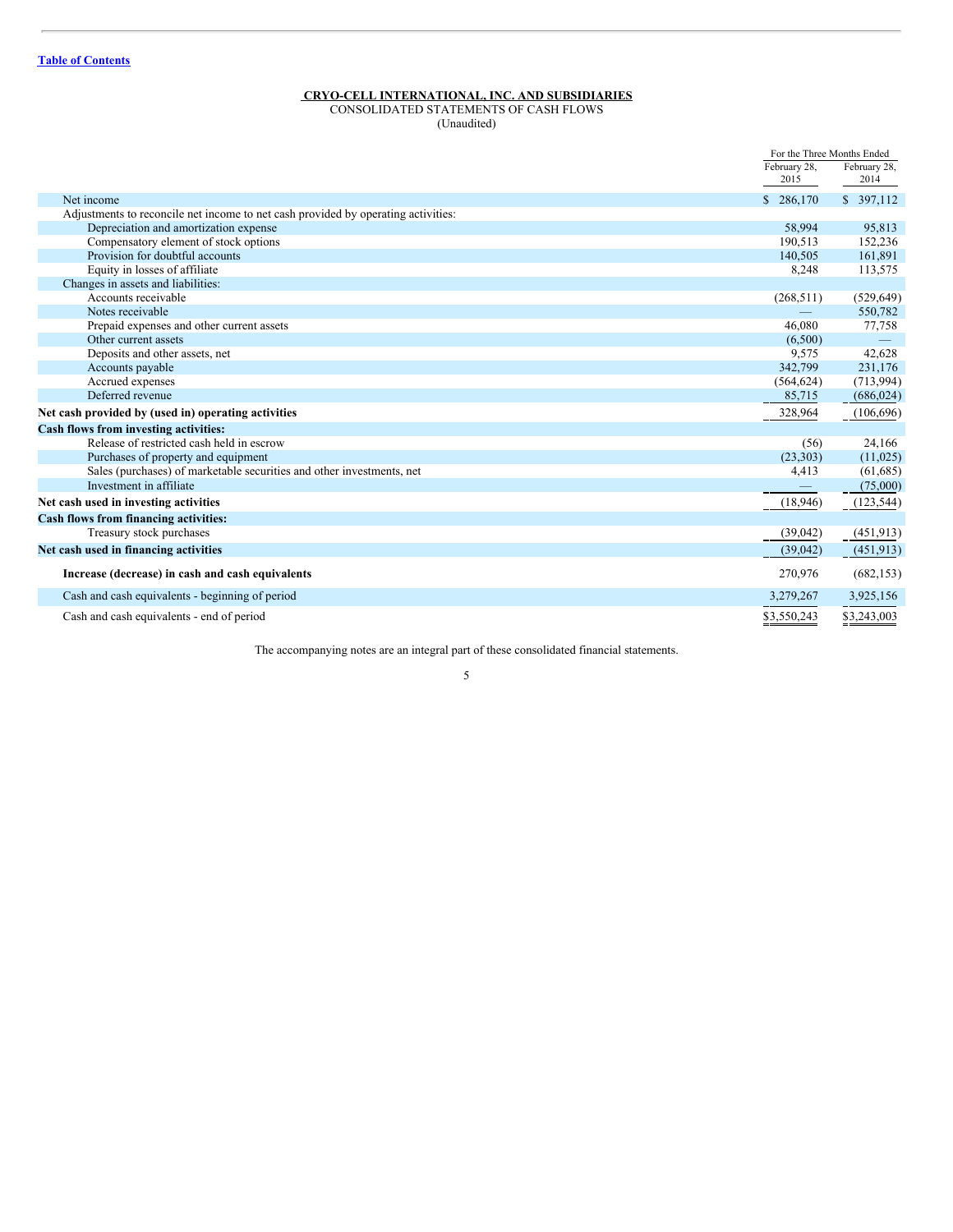#### <span id="page-5-0"></span>**CRYO-CELL INTERNATIONAL, INC. AND SUBSIDIARIES NOTES TO CONSOLIDATED FINANCIAL STATEMENTS February 28, 2015 (Unaudited)**

#### **Note 1 - Basis of Presentation and Significant Accounting Policies**

The unaudited consolidated financial statements including the Consolidated Balance Sheets as of February 28, 2015 and November 30, 2014, the related Consolidated Statements of Operations and Cash Flows for the three months ended February 28, 2015 and 2014 have been prepared by Cryo-Cell International, Inc. and its subsidiaries ("the Company" or "Cryo-Cell") pursuant to the rules and regulations of the Securities and Exchange Commission for interim financial reporting. Certain financial information and note disclosures, which are normally included in annual financial statements prepared in accordance with accounting principles generally accepted in the United States of America, have been condensed or omitted pursuant to those rules and regulations. It is suggested that these consolidated financial statements be read in conjunction with the financial statements and notes thereto included in the Company's November 30, 2014 Annual Report on Form 10-K. In the opinion of management, all adjustments (which include only normal recurring adjustments) necessary to present fairly the financial position, results of operations, and changes in cash flows for all periods presented have been made. The results of operations for the three months ended February 28, 2015 are not necessarily indicative of the results expected for any interim period in the future or the entire year ending November 30, 2015.

#### **Revenue Recognition**

#### *Revenue Recognition for Arrangements with Multiple Deliverables*

For multi-element arrangements, the Company allocates revenue to all deliverables based on their relative selling prices. In such circumstances, accounting principles establish a hierarchy to determine the selling price to be used for allocating revenue to deliverables as follows: (i) vendor-specific objective evidence of fair value ("VSOE"), (ii) third-party evidence of selling price ("TPE"), and (iii) best estimate of the selling price ("ESP"). VSOE generally exists only when the Company sells the deliverable separately and it is the price actually charged by the Company for that deliverable.

The Company has identified two deliverables generally contained in the arrangements involving the sale of its umbilical cord blood product. The first deliverable is the processing of a specimen. The second deliverable is either the annual storage of a specimen, the 21-year storage fee charged for a specimen or the life-time storage fee charged for a specimen. The Company has allocated revenue between these deliverables using the relative selling price method. The Company has VSOE for its annual storage fees as the Company renews storage fees annually with its customers on a stand-alone basis. Because the Company has neither VSOE nor TPE for the processing, 21-year storage and life-time storage deliverables, the allocation of revenue has been based on the Company's ESPs. Amounts allocated to processing a specimen are recognized at the time the processing of the specimen is complete. Amounts allocated to the storage of a specimen are recognized ratably over the contractual storage period. Any discounts given to the customer are recognized by applying the relative selling price method whereby after the Company determines the selling price to be allocated to each deliverable (processing and storage), the sum of the prices of the deliverables is then compared to the arrangement consideration, and any difference is applied to the separate deliverables ratably.

The Company's process for determining its ESP for deliverables without VSOE or TPE considers multiple factors that may vary depending upon the unique facts and circumstances related to each deliverable. Key factors considered by the Company in developing the ESPs for its processing, 21 year storage and life-time storage fee include the Company's historical pricing practices as well as expected profit margins.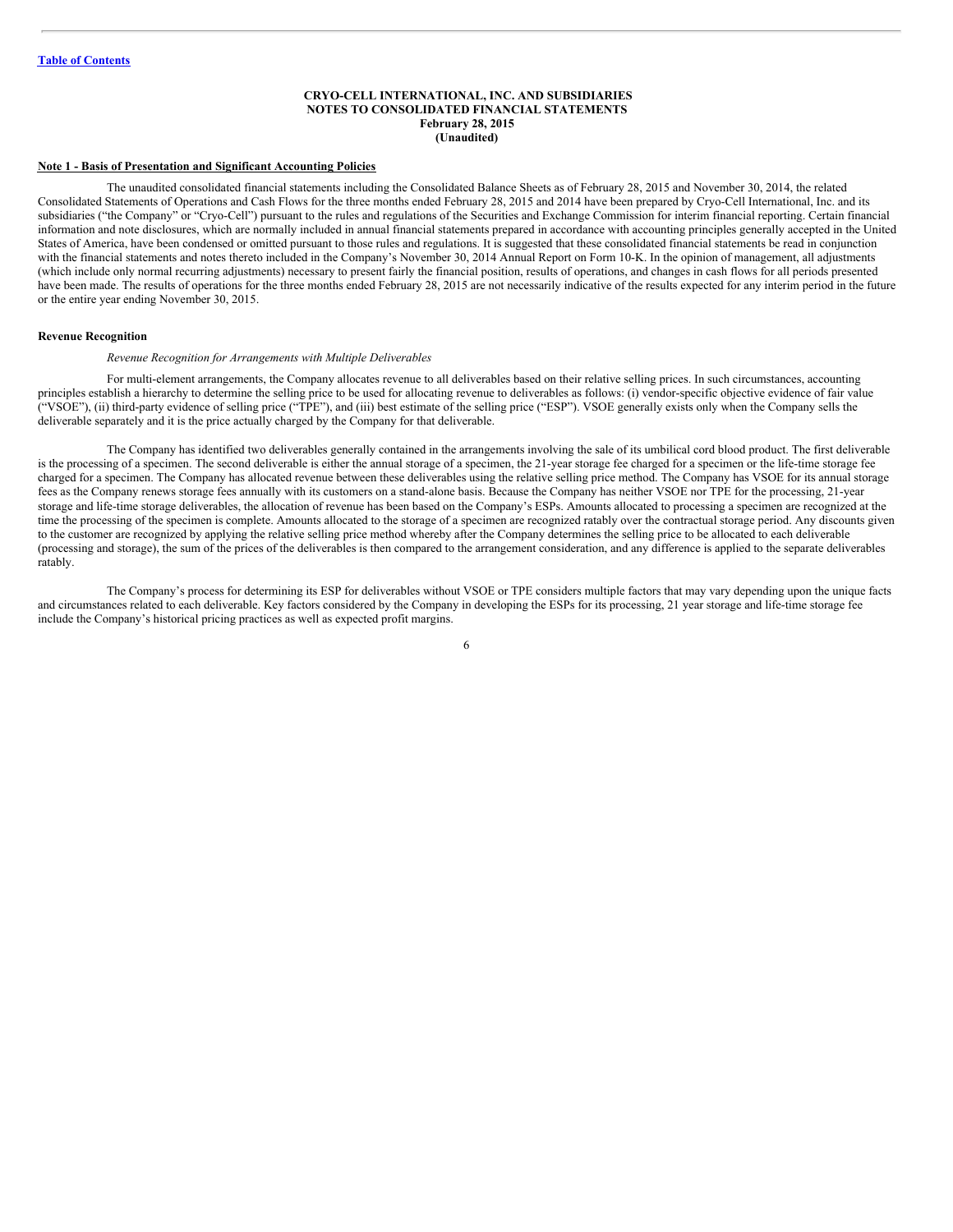The Company records revenue from processing and storage of specimens and pursuant to agreements with licensees. The Company recognizes revenue from processing fees upon completion of processing and recognizes storage fees ratably over the contractual storage period as well as other income from royalties paid by licensees related to long-term storage contracts which the Company has under license agreements. Contracted storage periods are annual, twenty-one years and lifetime. Deferred revenue on the accompanying consolidated balance sheets includes the portion of the annual storage fee, the twenty-one year storage fee and the life-time storage fee that is being recognized over the contractual storage period as well as royalties received from foreign licensees related to long-term storage contracts in which the Company has future obligations under the license agreement. The Company classifies deferred revenue as current if the Company expects to recognize the related revenue over the next 12 months. The Company also records revenue within processing and storage fees from shipping and handling billed to customers when earned. Shipping and handling costs that the Company incurs are expensed and included in cost of sales.

#### **Income Taxes**

Deferred income tax assets and liabilities are recognized for the estimated future tax consequences attributable to differences between financial statement carrying amounts of existing assets and liabilities and their respective tax bases. Deferred income tax assets and liabilities are measured using enacted tax rates expected to be recovered or settled. The Company has recorded a valuation allowance of \$10,332,000 and \$10,517,000 as of February 28, 2015 and November 30, 2014, respectively, as the Company does not believe it is "more likely than not" that all future income tax benefits will be realized. When the Company changes its determination as to the amount of deferred income tax assets that can be realized, the valuation allowance is adjusted with a corresponding impact to income tax expense in the period in which such determination is made. The ultimate realization of the Company's deferred income tax assets depends upon generating sufficient taxable income prior to the expiration of the tax attributes. In assessing the need for a valuation allowance, the Company projects future levels of taxable income. This assessment requires significant judgment. The Company examines the evidence related to the recent history of losses, the economic conditions in which the Company operates and forecasts and projections to make that determination.

There was no U.S. income tax expense for the three months ended February 28, 2015 and February 28, 2014 due to the utilization of net operating losses and foreign tax credit carryforwards, which were not previously benefited in the Company's financial statements.

The Company records foreign income taxes withheld from installment payments of non-refundable up-front license fees and royalty income earned on the processing and storage of cord blood stem cell specimens in geographic areas where the Company has license agreements. The Company recognized approximately \$25,000 and \$47,000 for the three months ended February 28, 2015 and February 28, 2014, respectively, of foreign income tax expense. Foreign income tax expense is included in income tax expense in the accompanying consolidated statements of operations.

The Company recognizes the financial statement benefit of a tax position only after determining that the relevant tax authority would more likely than not sustain the position following an audit. For tax positions meeting the more-likely-than-not threshold, the amount recognized in the financial statements is the largest benefit that has a greater than 50 percent likelihood of being realized upon ultimate settlement with the relevant tax authority. Increases or decreases to the unrecognized tax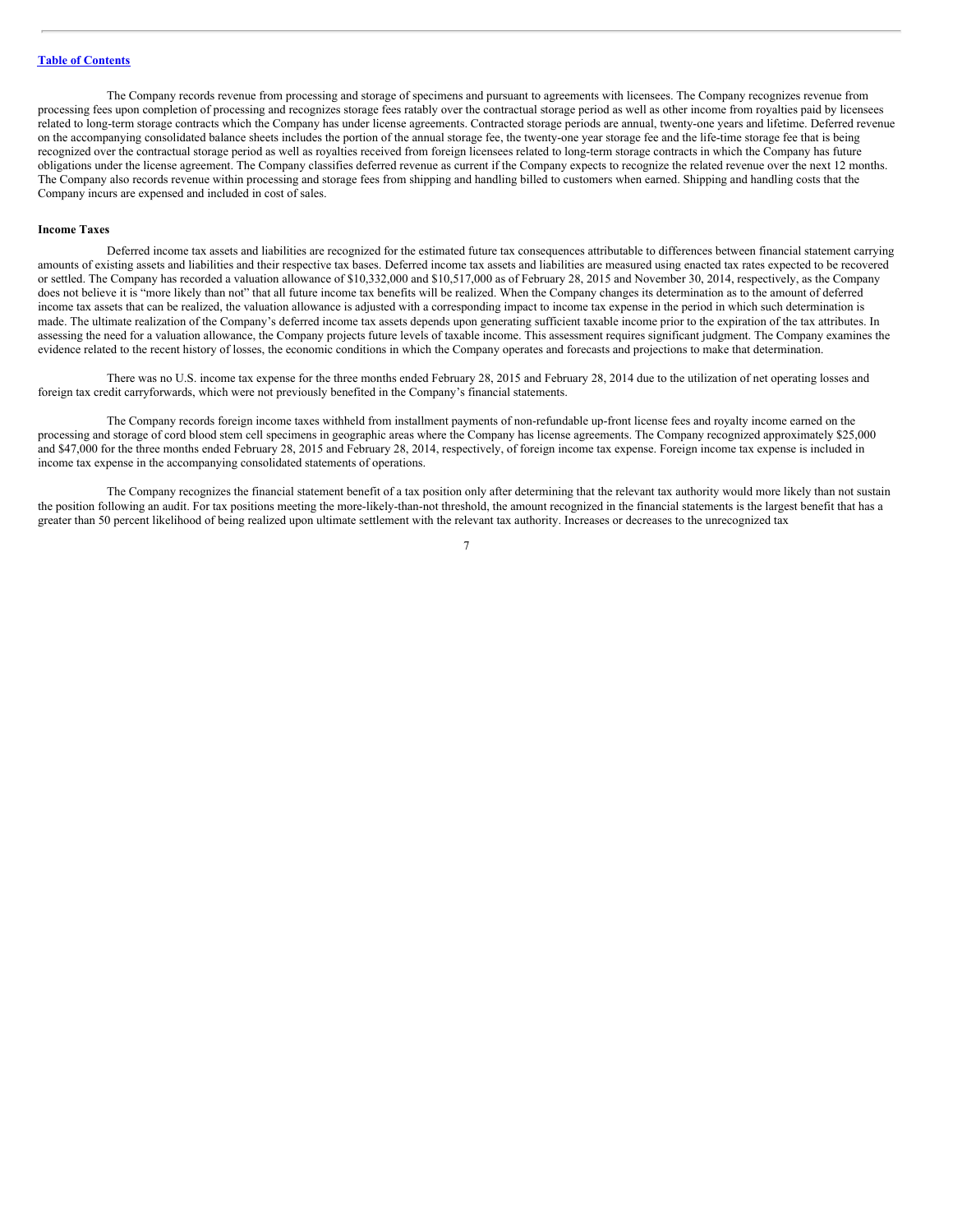benefits could result from management's belief that a position can or cannot be sustained upon examination based on subsequent information or potential lapse of the applicable statute of limitation for certain tax positions.

The Company recognizes interest and penalties related to uncertain tax positions in income tax expense. For the three months ended February 28, 2015 and February 28, 2014, the Company had no provisions for interest or penalties related to uncertain tax positions.

#### **Long-Lived Assets**

The Company evaluates the realizability of its long-lived assets, which requires impairment losses to be recorded on long-lived assets used in operations when indicators of impairment, such as reductions in demand or when significant economic slowdowns are present. Reviews are performed to determine whether the carrying value of an asset is impaired, based on comparisons to undiscounted expected future cash flows. If this comparison indicates that there is impairment and carrying value is in excess of fair value, the impaired asset is written down to fair value, which is typically calculated using: (i) quoted market prices or (ii) discounted expected future cash flows utilizing a discount rate. The Company did not note any impairment for the three months ended February 28, 2015 and 2014.

#### **Stock Compensation**

As of February 28, 2015, the Company has three stock-based compensation plans, which are described in Note 4 to the consolidated financial statements. The Company's third stock-based employee compensation plan became effective December 1, 2011 as approved by the Board of Directors and approved by the stockholders at the 2012 Annual Meeting. The Company recognized approximately \$191,000 and \$152,000 for the three months ended February 28, 2015 and February 28, 2014, respectively, of stock-based compensation expense.

The Company recognizes stock-based compensation based on the fair value of the related awards. Under the fair value recognition guidance of stock-based compensation accounting rules, stock-based compensation expense is estimated at the grant date based on the fair value of the award and is recognized as expense over the requisite service period of the award. The fair value of service-based vesting condition and performance-based vesting condition stock option awards is determined using the Black-Scholes valuation model. For stock option awards with only service-based vesting conditions and graded vesting features, the Company recognizes stock compensation expense based on the graded-vesting method. The Company recognizes compensation cost for awards with market-based vesting conditions on a graded-vesting basis over the derived service period calculated by the binomial valuation model. The use of these valuation models involve assumptions that are judgmental and highly sensitive in the determination of compensation expense and include the expected life of the option, stock price volatility, risk-free interest rate, dividend yield, exercise price, and forfeiture rate. Forfeitures are estimated at the time of valuation and reduce expense ratably over the vesting period.

The estimation of stock awards that will ultimately vest requires judgment and to the extent that actual results or updated estimates differ from current estimates, such amounts will be recorded as a cumulative adjustment in the period they become known. The Company considered many factors when estimating forfeitures, including the recipient groups and historical experience. Actual results and future changes in estimates may differ substantially from current estimates.

Performance-based equity awards vest upon the achievement of certain financial performance goals, including revenue and income targets. Determining the appropriate amount to expense based on the anticipated achievement of the stated goals requires judgment, including forecasting future financial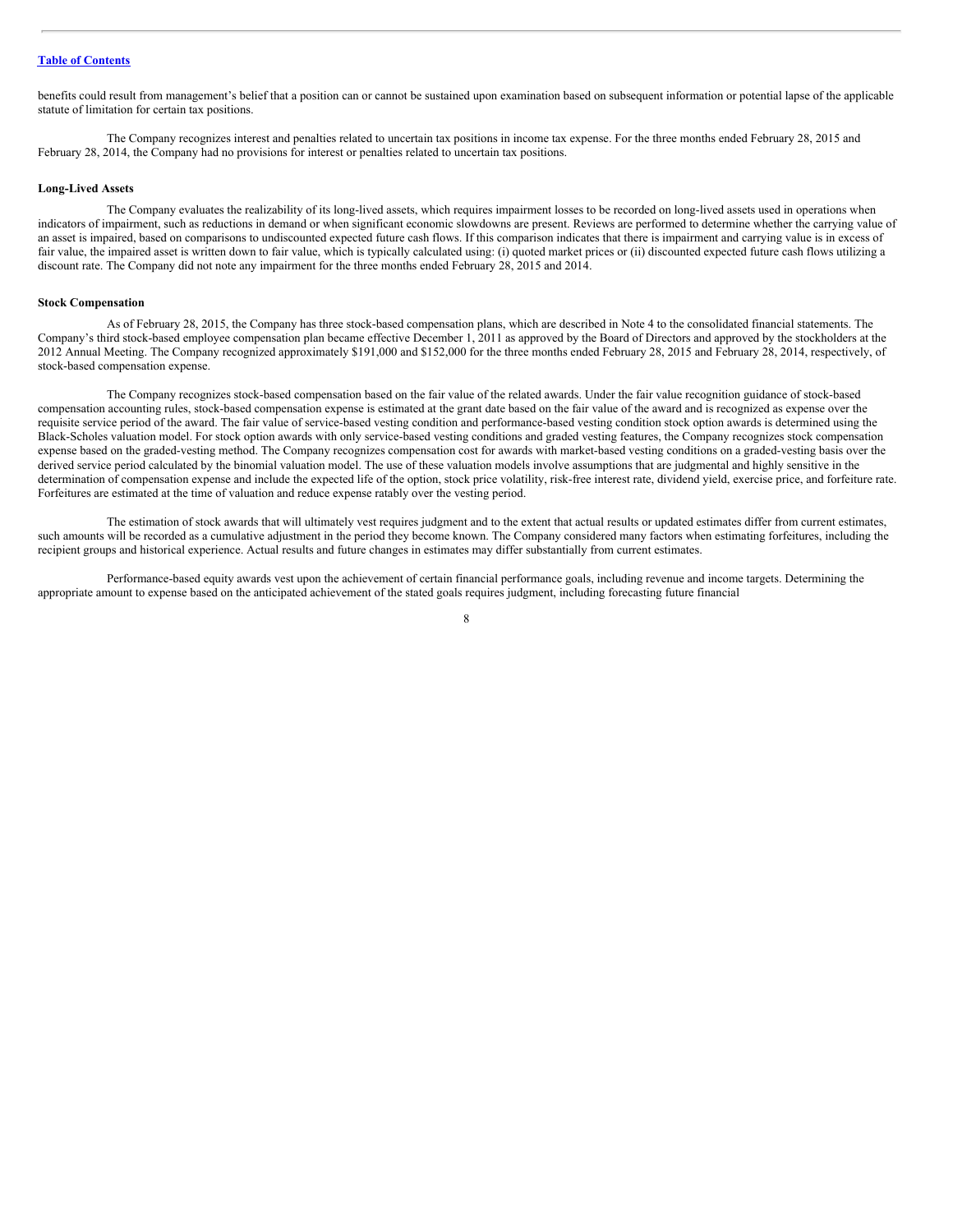results. The estimate of the timing of the expense recognition is revised periodically based on the probability of achieving the required performance targets and adjustments are made as appropriate. The cumulative impact of any revision is reflected in the period of the change. If the financial performance goals are not met, the award does not vest, so no compensation cost is recognized and any previously recognized stock-based compensation expense is reversed.

Equity awards with market-based vesting conditions vest upon the achievement of certain stock price targets. If the awards are forfeited prior to the completion of the derived service period, any recognized compensation is reversed. If the awards are forfeited after the completion of the derived service period, the compensation cost is not reversed, even if the awards never vest.

#### **Fair Value of Financial Instruments**

Management uses a fair value hierarchy, which gives the highest priority to quoted prices in active markets. The fair value of financial instruments is estimated based on market trading information, where available. Absent published market values for an instrument or other assets, management uses observable market data to arrive at its estimates of fair value. Management believes that the carrying amount of cash and cash equivalents, accounts receivable, notes receivable, accounts payable and accrued expenses approximate fair value. The Company believes that the fair value of its revenue sharing agreements' liability recorded on the balance sheet is between the recorded book value and up to the Company's settlement experience, due to the various terms and conditions associated with each Revenue Sharing Agreement.

The Company uses an accounting standard that defines fair value as an exit price, representing the amount that would be received to sell an asset or paid to transfer a liability in an orderly transaction between market participants at the measurement date. As such, fair value is a market-based measurement that should be determined based on assumptions that market participants would use in pricing an asset or liability. As a basis for considering such assumptions, the standard establishes a three-level fair value hierarchy that prioritizes the inputs used to measure fair value. The three levels of inputs used to measure fair value are as follows:

- Level 1 Quoted prices in active markets for identical assets or liabilities.
- Level 2 Observable inputs other than quoted prices included in Level 1, such as quoted prices for similar assets and liabilities in active markets; quoted prices for identical or similar assets and liabilities in markets that are not active; or other inputs that are observable or can be corroborated by observable market data.
- Level 3 Unobservable inputs that are supported by little or no market activity and that are significant to the fair value of the assets or liabilities. This includes certain pricing models, discounted cash flow methodologies and similar techniques that use significant unobservable inputs.

The following table summarizes the financial assets and liabilities measured at fair value on a recurring basis as of February 28, 2015 and November 30, 2014, respectively, segregated among the appropriate levels within the fair value hierarchy:

|                           |                                       | Fair Value Measurements<br>at February 28, 2015 Using |                 |         |
|---------------------------|---------------------------------------|-------------------------------------------------------|-----------------|---------|
| Description               | Fair Value at<br>February 28,<br>2015 | Level 1                                               | Level 2         | Level 3 |
| Assets:                   |                                       |                                                       |                 |         |
| <b>Trading Securities</b> | 98,261<br>S.                          | \$98,261                                              | $\qquad \qquad$ | $-$     |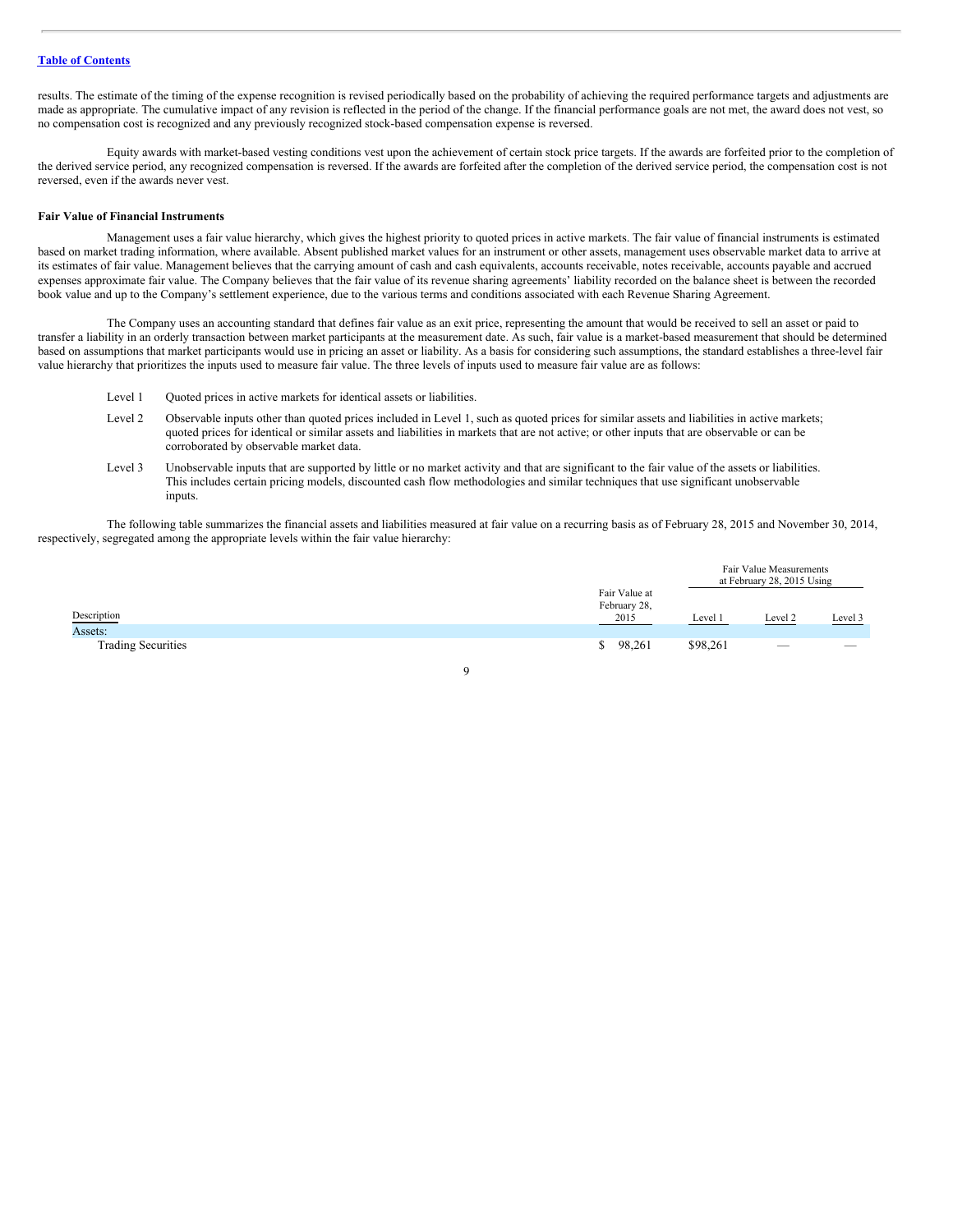|                           |                               |           | Fair Value Measurements<br>at November 30, 2014 Using |         |
|---------------------------|-------------------------------|-----------|-------------------------------------------------------|---------|
|                           | Fair Value at<br>November 30, |           |                                                       |         |
| Description               | 2014                          | Level 1   | Level 2                                               | Level 3 |
| Assets:                   |                               |           |                                                       |         |
| <b>Trading Securities</b> | 102,674<br><sup>\$</sup>      | \$102,674 | $\overline{\phantom{a}}$                              | ___     |

hierarchy:

The following is a description of the valuation techniques used for these items, as well as the general classification of such items pursuant to the fair value

*Trading securities –* Fair values for these investments are based on quoted prices in active markets and are therefore classified within Level 1 of the fair value hierarchy.

There was (\$4,400) and \$15,525 in unrealized holding loss and gain, respectively, recorded in other income and expense on the accompanying consolidated statements of operations for the three months ended February 28, 2015 and 2014.

#### **Product Warranty and Cryo-Cell CaresTM Program**

In December 2005, the Company began providing its customers that enrolled after December 2005 a payment warranty under which the Company agrees to pay \$50,000 to its client if the umbilical cord blood product retrieved is used for a stem cell transplant for the donor or an immediate family member and fails to engraft, subject to various restrictions. Effective February 1, 2012, the Company increased the \$50,000 payment warranty to a \$75,000 payment warranty to all of its new clients. Additionally, under the Cryo-Cell CaresTM program, the Company was paying \$10,000 to the client to offset personal expenses if the umbilical cord blood product is used for bone marrow reconstitution in a myeloblative transplant procedure. Effective October 13, 2014, the Company no longer offers the Cryo-Cell CaresTM program to new clients. The product warranty is available to clients who enroll under this structure for as long as the specimen is stored with the Company. The Company has not experienced any claims under the warranty program nor has it incurred costs related to these warranties. The Company does not maintain insurance for this warranty program and therefore maintains reserves to cover any estimated potential liabilities. The Company's reserve balance is based on the \$75,000 or \$50,000 (as applicable) maximum payment and the \$10,000 maximum expense reimbursement multiplied by formulas to determine the projected number of units requiring a payout. The Company determined the estimated expected usage and engraftment failure rates based on an analysis of the historical usage and failure rates and the historical usage and failure rates in other private and public cord blood banks based on published data. The Company's estimates of expected usage and engraftment failure could change as a result of changes in actual usage rates or failure rates and such changes would require an adjustment to the established reserves. The historical usage and failure rates have been very low and a small increase in the number of transplants or engraftment failures could cause a significant increase in the estimated rates used in determining the Company's reserve. In addition, the reserve will increase as additional umbilical cord blood specimens are stored which are subject to the warranty. As of February 28, 2015 and November 30, 2014 the Company recorded reserves under these programs in the amounts of approximately \$17,000 and \$17,000, respectively, which are included in accrued expenses in the accompanying consolidated balance sheets.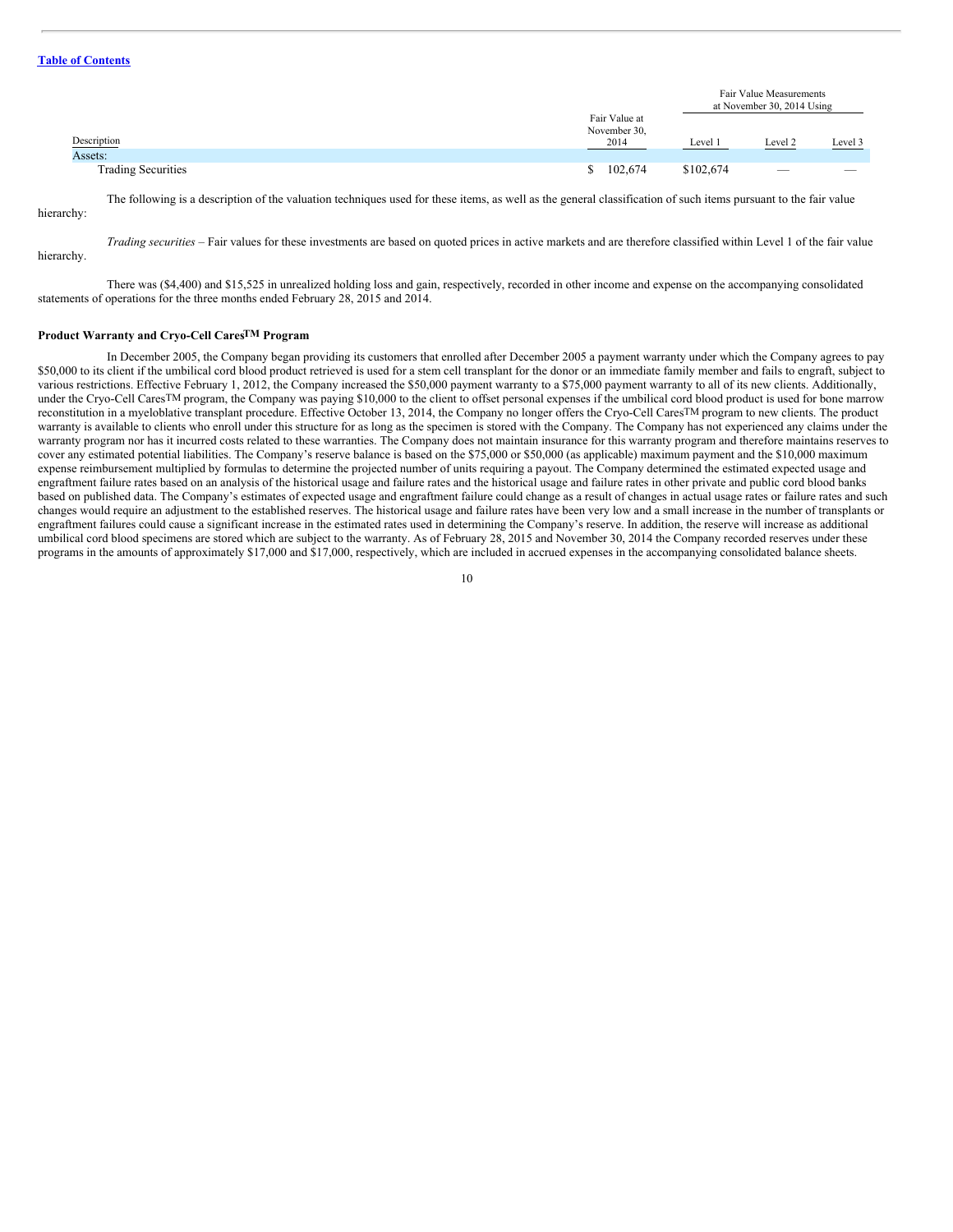#### **Recently Issued Accounting Pronouncements**

In June 2014, the FASB issued Accounting Standards Update No. 2014-12,*Compensation – Stock Compensation (Topic 718): Accounting for Share-Based* Payments When the Terms of an Award Provide That a Performance Target Could be Achieved after the Requisite Service Period ("ASU 2014-12"). This update requires that a performance target that affects vesting, and that could be achieved after the requisite service period, be treated as a performance condition in determining expense recognition for the award. As a result, this type of performance condition may delay expense recognition until achievement of the performance target is probable. ASU 2014-12 is effective for reporting periods beginning after December 15, 2015, and early adoption is permitted. We will adopt ASU 2014-12 effective December 1, 2016 and it is not anticipated to have a material impact on our financial statements.

In May 2014, the FASB issued Accounting Standards Update No. 2014-09,*Revenue from Contracts with Customers (Topic 606)*. This update provides a comprehensive new revenue recognition model that requires a company to recognize revenue to depict the transfer of goods or services to a customer at an amount that reflects the consideration it expects to receive in exchange for those goods or services. The guidance also requires additional disclosure about the nature, amount, timing and uncertainty of revenue and cash flows arising from customer contracts. This update is effective for annual and interim periods beginning after December 15, 2016, which will require us to adopt these provisions in the first quarter of fiscal 2018. Early application is not permitted. This update permits the use of either the retrospective or cumulative effect transition method. We are evaluating the effect this guidance will have on our consolidated financial statements and related disclosures. We have not yet selected a transition method nor have we determined the effect of the standard on our ongoing financial reporting.

#### **Note 2 – Income per Common Share**

Net income per common share data are based on net income. The following table sets forth the calculation of basic and diluted earnings per share:

|                                                  |   | For the three months ended<br>February 28, 2015 |     | For the three months ended<br>February 28, 2014 |
|--------------------------------------------------|---|-------------------------------------------------|-----|-------------------------------------------------|
| Numerator:                                       |   |                                                 |     |                                                 |
| Net Income                                       | S | 286,170                                         | \$. | 397,112                                         |
| Denominator:                                     |   |                                                 |     |                                                 |
| Weighted-average shares outstanding-basic        |   | 9,824,566                                       |     | 10,690,188                                      |
| Dilutive common shares issuable upon exercise of |   |                                                 |     |                                                 |
| stock options                                    |   | 234,083                                         |     | 73,970                                          |
| Weighted-average shares-diluted                  |   | 10,058,649                                      |     | 10,764,158                                      |
| Earnings per share:                              |   |                                                 |     |                                                 |
| Basic                                            | ¢ | 0.03                                            | ¢   | 0.04                                            |
| Diluted                                          |   | 0.03                                            |     | 0.04                                            |

For the three months ended February 28, 2015, the Company excluded the effect of 271,000 outstanding options from the computation of diluted earnings per share, as the effect of potentially dilutive shares from the outstanding stock options would be anti-dilutive. For the three months ended February 28, 2014, the Company excluded the effect of 551,334 outstanding options from the computation of diluted earnings per share, as the effect of potentially dilutive shares from the outstanding stock options would be anti-dilutive.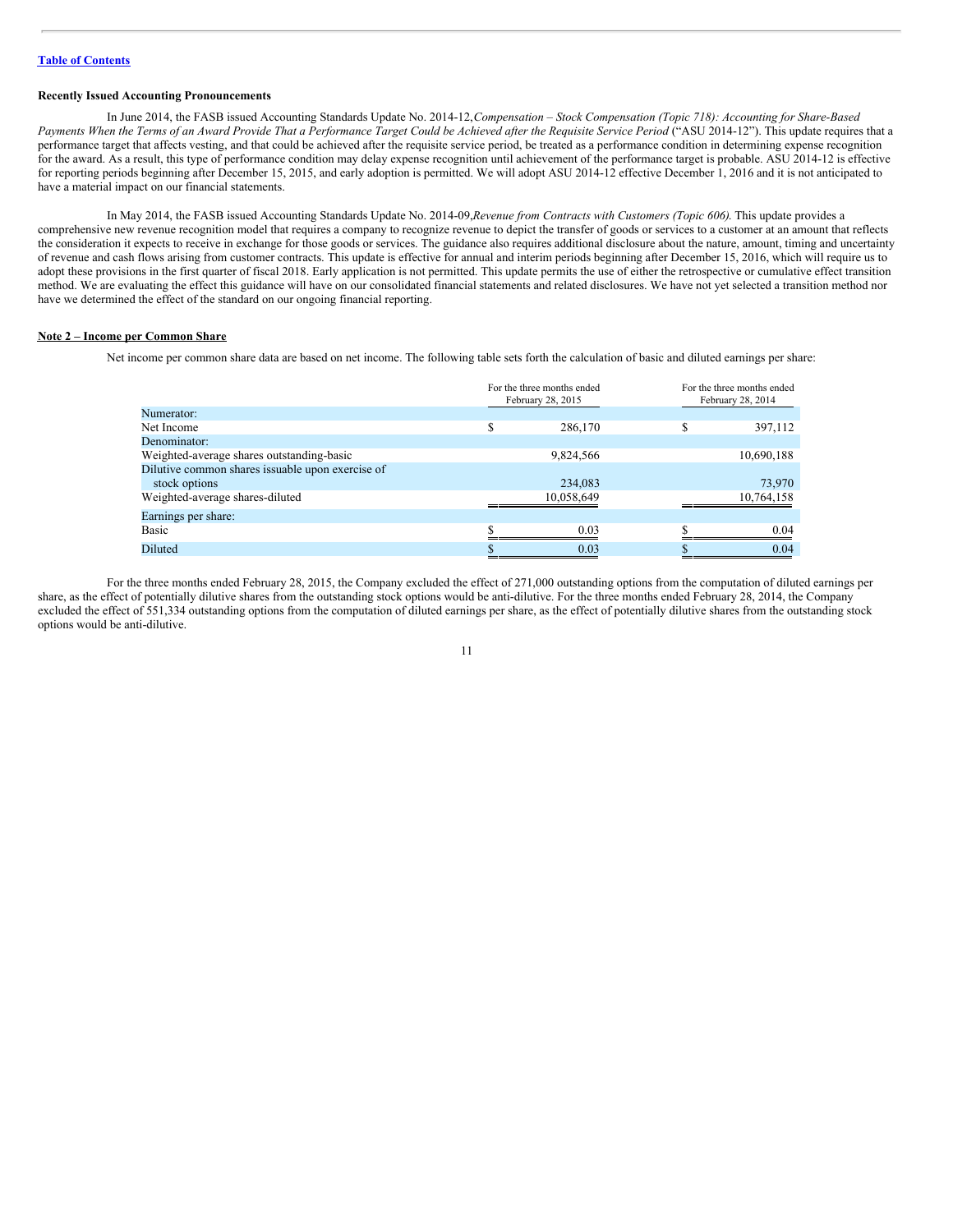# **Note 3 – Investment in Saneron CCEL Therapeutics, Inc. ("Saneron")**

As of February 28, 2015 and November 30, 2014, the Company had an ownership interest of approximately 33% in Saneron, which is accounted for under the equity method of accounting. As of February 28, 2015 and November 30, 2014, the net Saneron investment, which represents goodwill, is reflected on the consolidated balance sheets at approximately \$684,000. As of February 28, 2015 and November 30, 2014, management reviewed the Saneron investment to determine if there were any indicators that would imply that the investment was impaired. Based on management's review, there were no indicators of impairment, and the investment was not impaired as of February 28, 2015 and November 30, 2014.

In October 2013, the Company entered into a Convertible Promissory Note Purchase Agreement with Saneron. Cryo-Cell will loan Saneron in quarterly payments an aggregate amount up to \$300,000, subject to certain conditions. The initial loan amount was \$150,000 to be paid in four quarterly installments of \$37,500 per quarter. If after the initial loan amount, Saneron has made best efforts, satisfactory to Cryo-Cell in its sole discretion, to have started independently or via serving as a sponsor of a clinical trial related to its U-CORD-CELL™ program, then Cryo-Cell will agree to lend Saneron an additional \$150,000 through a series of four additional quarterly payments of \$37,500. Upon receipt of each quarterly payment, Saneron will deliver a convertible promissory note ("Note") that matures five years from the date of the Note. Upon maturity of any Note, Saneron will have the option to repay all or a portion of the loan in cash or convert the outstanding principal and accrued interest under the applicable Note(s) into shares of Saneron common stock. The Company has made five payments of \$37,500 through November 30, 2014. The Company has made no additional payments through February 28, 2015.

For the three months ended February 28, 2015 and February 28, 2014, the Company recorded equity in losses of Saneron operations of approximately \$8,000 and \$114,000, respectively. For the three months ended February 28, 2015, \$8,000 was related to certain stock awards that were granted by Saneron at below fair market value to certain employees, consultants and members of Saneron management who represent owners of Saneron and serve on its board of directors. For the three months ended February 28, 2014, \$75,000 was related to additional investments (see above) made by the Company into Saneron and \$39,000 was related to certain stock awards that were granted by Saneron at below fair market value to certain employees, consultants and members of Saneron management who represent owners of Saneron and serve on its board of directors.

#### **Note 4 – Stockholder's Equity**

The Company maintains the 2000 Stock Incentive Plan as amended ("the 2000 Plan") that has reserved 2,250,000 shares of the Company's common stock for issuance pursuant to stock options or restricted stock. Options issued under the 2000 Plan have a term ranging from five to seven years from the date of grant and have a vesting period ranging from immediately upon issuance to three years from the date of grant. The options are exercisable for a period of 90 days after termination. As of February 28, 2015 and November 30, 2014, there were 2,500 and 2,500 options outstanding under the 2000 Plan, respectively. No further options will be issued under the 2000 Plan.

The Company also maintains the 2006 Stock Incentive Plan (the "2006 Plan") under which it has reserved 1,000,000 shares of the Company's common stock for issuance pursuant to stock options, restricted stock, stock-appreciation rights (commonly referred to as "SARs") and stock awards (i.e. performance options to purchase shares and performance units). As of February 28, 2015 and November 30, 2014, there were 588,931 and 594,766 options issued, but not yet exercised, under the 2006 Plan, respectively. As of February 28, 2015, there were 267,845 shares available for future issuance under the 2006 Plan.

The Company also maintains the 2012 Equity Incentive Plan (the "2012 Plan") which became effective December 1, 2011 as approved by the Board of Directors and approved by the stockholders at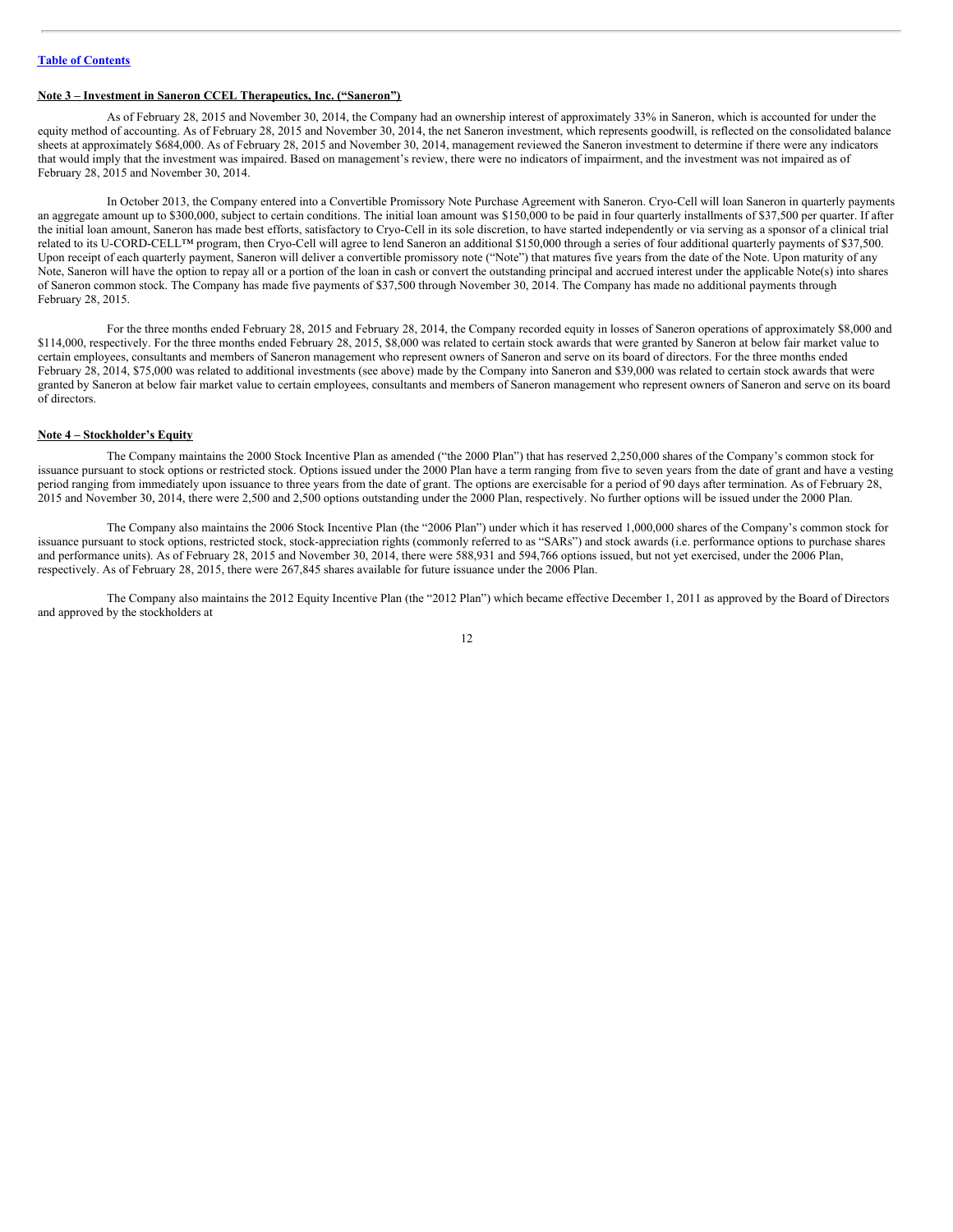the 2012 Annual Meeting on July 10, 2012. The 2012 Plan originally reserved 1,500,000 shares of the Company's common stock for issuance pursuant to stock options, restricted stock, SARs, and other stock awards (i.e. performance shares and performance units). In May 2012, the Board of Directors approved an amendment to the 2012 Plan to increase the number of shares of the Company's common stock reserved for issuance to 2,500,000 shares. As of February 28, 2015, there were 400,000 service-based options issued, 129,729 service-based restricted common shares granted, 116,240 performance-based and 58,120 market-based restricted common shares granted under the 2012 plan. As of November 30, 2014, there were 400,000 service-based options issued, 129,729 service-based restricted common shares granted, 58,120 performance-based and 58,120 market-based restricted common shares granted under the 2012 plan. As of February 28, 2015, there were 1,795,911 shares available for future issuance under the 2012 Plan.

#### *Service-based vesting condition options*

The fair value of each option award is estimated on the date of the grant using the Black-Scholes valuation model that uses the assumptions noted in the following table. Expected volatility is based on the historical volatility of the Company's stock over the most recent period commensurate with the expected life of the Company's stock options. The Company uses historical data to estimate option exercise and employee termination within the valuation model. The risk-free rate for periods within the contractual life of the option is based on the U.S. Treasury yield curve in effect at the time of grant. The expected term of options granted to employees is calculated, in accordance with the "simplified method" for "plain vanilla" stock options allowed under GAAP. Expected dividends are based on the historical trend of the Company not issuing dividends.

There were no options granted during the three months ended February 28, 2015 and February 28, 2014, respectively.

Stock option activity for the three months ended February 28, 2015, was as follows:

|                                  | Options | Weighted<br>Average<br>Exercise<br>Price | Weighted<br>Average<br>Remaining<br>Contractual<br>Life (Years) | Aggregate<br>Intrinsic<br>Value |
|----------------------------------|---------|------------------------------------------|-----------------------------------------------------------------|---------------------------------|
| Outstanding at November 30, 2014 | 997,266 | \$2.14                                   | 5.84                                                            | \$661,466                       |
| Granted                          |         |                                          |                                                                 |                                 |
| Exercised                        | _       | $\overline{\phantom{a}}$                 |                                                                 | $\overline{\phantom{a}}$        |
| Expired/forfeited                | 5,835   | 2.26                                     |                                                                 | 1,125                           |
| Outstanding at February 28, 2015 | 991,431 | $\frac{1}{2}$ , 2.14                     | 5.61                                                            | \$414,408                       |
| Exercisable at February 28, 2015 | 975,804 | 2.14<br>\$                               | 5.61                                                            | \$412,827                       |

The aggregate intrinsic value represents the total value of the difference between the Company's closing stock price on the last trading day of the period and the exercise price of the options, multiplied by the number of in-the-money stock options that would have been received by the option holders had all option holders exercised their options on either February 28, 2015 or February 28, 2014, as applicable. The intrinsic value of the Company's stock options changes based on the closing price of the Company's stock.

There were no options exercised during the three months ended February 28, 2015 and February 28, 2014.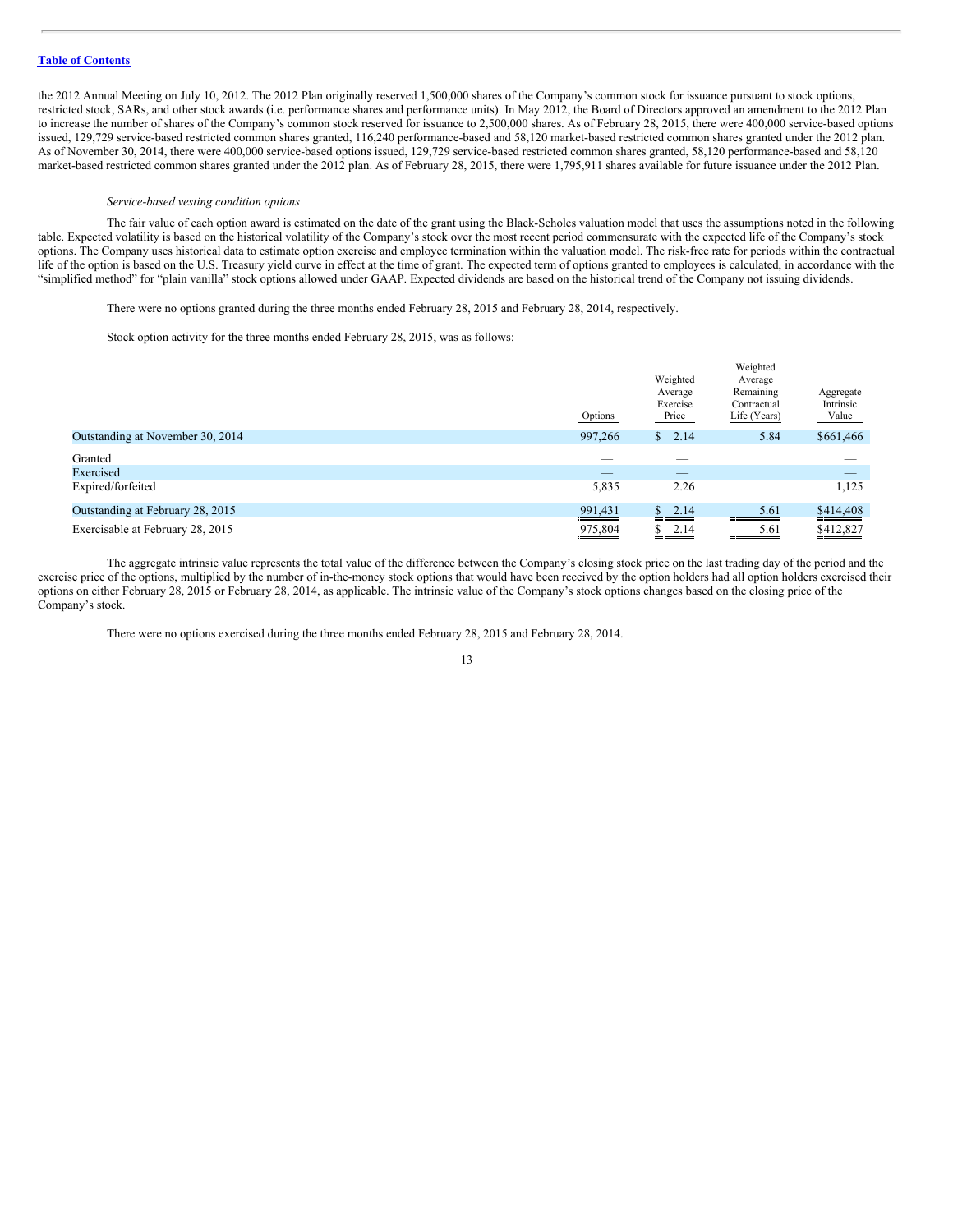Significant option groups exercisable at February 28, 2015 and related price and contractual life information are as follows:

|                          |             | Outstanding    |                       |             | Exercisable           |
|--------------------------|-------------|----------------|-----------------------|-------------|-----------------------|
|                          |             | Weighted       |                       |             |                       |
|                          |             | Average        |                       |             |                       |
|                          |             | Remaining      | Weighted              |             | Weighted              |
|                          |             | Contractual    | Average               |             | Average               |
| Range of Exercise Prices | Outstanding | Life (Years)   | <b>Exercise Price</b> | Outstanding | <b>Exercise Price</b> |
| \$0.42 to \$1.00         | 2,500       | .45            | 0.68                  | 2,500       | 0.68                  |
| \$1.01 to \$2.00         | 469,264     | 6.20           | 1.72                  | 468,431     | 1.72                  |
| \$2.01 to \$3.00         | 519,667     | 5.11           | 2.53                  | 504,873     | 2.53                  |
|                          | 991,431     | 5.61<br>______ | 2.14                  | 975,804     | 2.14                  |

A summary of the status of the Company's non-vested options as of February 28, 2015, and changes during the three months ended February 28, 2015, is presented below:

|                                 | Options   |   | Weighted Average<br>Grant-Date<br>Fair Value |
|---------------------------------|-----------|---|----------------------------------------------|
| Non-vested at November 30, 2014 | 27,083    | S | 1.64                                         |
| Granted                         | __        |   |                                              |
| Vested                          | (11, 456) |   | 1.67                                         |
| Forfeited                       |           |   |                                              |
| Non-vested at February 28, 2015 | 15,627    |   | 1.61                                         |
|                                 |           |   |                                              |

As of February 28, 2015 there was approximately \$18,500 of total unrecognized compensation cost related to non-vested service related share-based compensation arrangements granted under the 2000 Plan, 2006 Plan and the 2012 Plan. The cost is expected to be recognized over a weighted-average period of .51 years as of February 28, 2015. The total fair value of shares vested during the three months ended February 28, 2015 was approximately \$19,000.

#### *Performance and market-based vesting condition options*

There were no performance-based or market-based vesting condition options granted during the three months ended February 28, 2015 and 2014. As of February 28, 2015, there were no performance or market-based vesting condition options outstanding.

#### *Restricted common shares*

During the first quarter 2014, the Company entered into Amended and Restated Employment Agreements ("Employment Agreements") with each of the Company's Co-CEOs. Per the Employment Agreements, each of the Co-CEOs is to receive base grant equity awards in the form of restricted shares of the Company's common stock. As of December 1, 2013, David Portnoy and Mark Portnoy were granted 70,270 and 59,459 shares of the Company's common stock, respectively.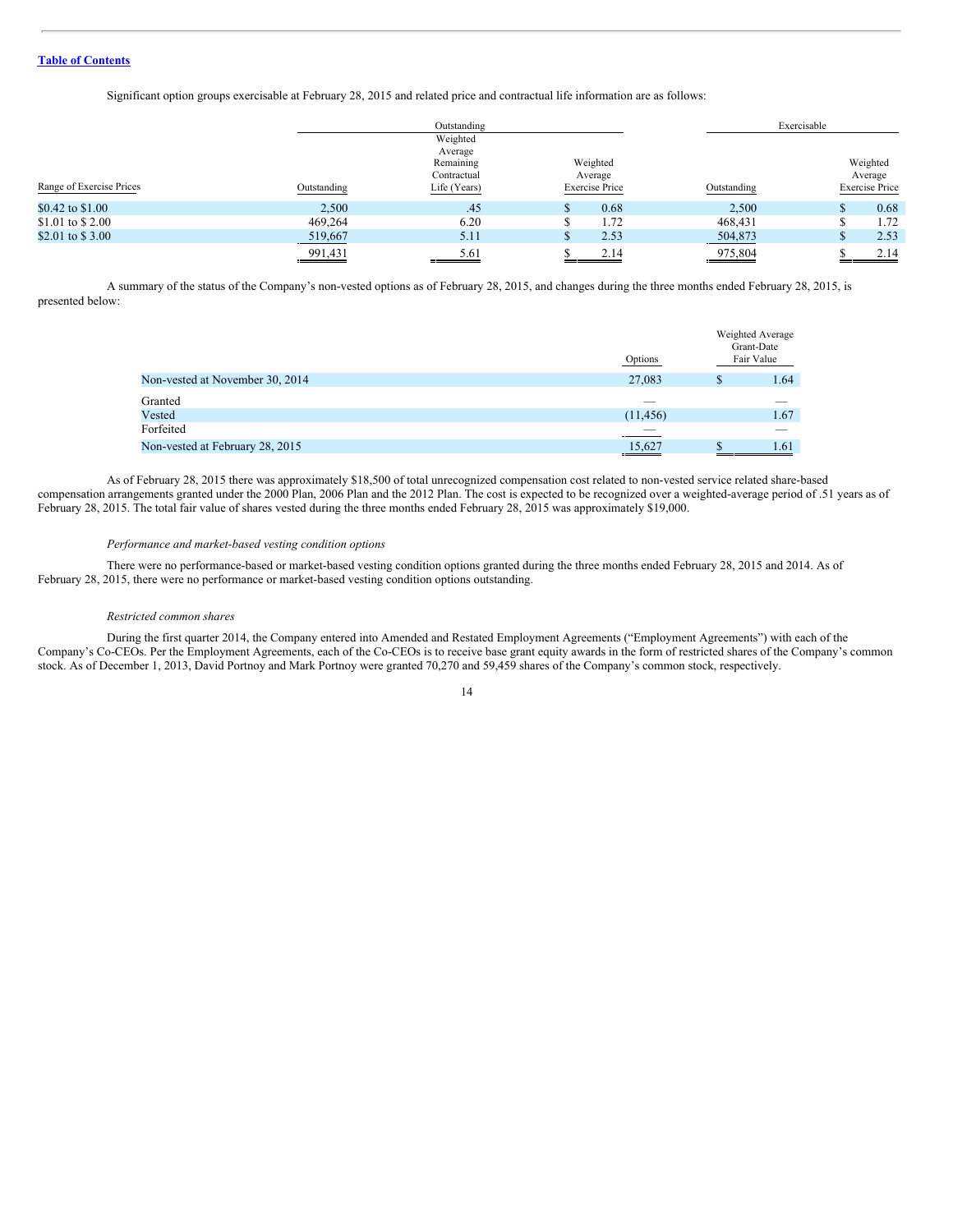The shares shall be issued under the Company's 2012 Stock Plan and will vest 1/3 upon grant, 1/3 on December 1, 2014 and the remaining 1/3 on December 1, 2015. The fair value of the shares vested as of February 28, 2015 was \$160,000 and is reflected as selling, general and administration expenses in the accompanying consolidated statement of operations. As of February 28, 2015, there was approximately \$60,000 of total unrecognized compensation cost related to the non-vested shares of restricted common stock.

The Employment Agreements also provide for the grant of restricted shares of the Company's common stock based on certain performance measures being attained by each of the Company's Co-CEOs. The Employment Agreements state if David Portnoy and Mark Portnoy are employed by the Company on November 30, 2014, then no later than February 15, 2015, the Company will grant up to 186,487 and 162,163 shares of restricted common shares, respectively, based on certain performance thresholds, as defined in the agreements. In addition, if David Portnoy and Mark Portnoy are employed by the Company on November 30, 2015, then no later than February 15, 2016, the Company will grant up to an additional 186,487 and 162,163 shares of restricted common shares, respectively, based on similar performance thresholds, as defined in the agreements. As of February 28, 2015, certain market and performance thresholds were met during fiscal year 2014 and the Board agreed to grant David Portnoy and Mark Portnoy 31,087 and 27,033 shares of restricted common shares, respectively. The fair value of these shares as of February 28, 2015 was \$134,000 and is reflected as selling, general and administrative expense in the accompanying consolidated statement of operations.

#### *Preferred Stock Rights Plan*

On November 26, 2014, the Board of Directors of the Company, declared a dividend payable December 5, 2014 of one preferred share purchase right (a "Right") for each share of common stock, par value \$0.01 per share, of the Company (a "Common Share") outstanding as of the close of business on December 5, 2014 (the "Record Date") and authorized the issuance of one Right for each additional Common Share that becomes outstanding between the Record Date and the earliest of the close of business on the Distribution Date (hereinafter defined), the Redemption Date (hereinafter defined), and the close of business on the Final Expiration Date (hereinafter defined), and for certain additional Common Shares that become outstanding after the Distribution Date, such as upon the exercise of stock options or conversion or exchange of securities or notes.

The Rights will be issued pursuant to a Rights Agreement dated as of December 5, 2014 (the "Rights Agreement"), between the Company and Continental Stock and Transfer Trust, as Rights Agent (the "Rights Agent"). The Rights will not and are not intended to prevent an acquisition of the Company that the Board of Directors of the Company considers favorable to and in the best interests of all shareholders of the Company. Rather, because the exercise of the Rights may cause substantial dilution to an Acquiring Person (hereinafter defined) unless the Rights are redeemed by the Board of Directors before an acquisition transaction, the Rights Agreement ensures that the Board of Directors has the ability to negotiate with an Acquiring Person on behalf of unaffiliated shareholders. A description of the material terms and general effect of the Rights Agreement is set forth below.

Each Right represents the right to purchase from the Company one one-thousandth (1/1,000) of a share of Series A Junior Participating Preferred Stock (the "Preferred Shares"), subject to adjustment as provided in the Rights Agreement. This fraction of a Preferred Share is substantially similar to a Common Share, in that the Rights Agreement provides for each Preferred Share to have the voting, liquidation and dividend rights that are equivalent to 1,000 times the rights of a Common Share.

Initially, the Rights are not exercisable, are transferable only in connection with the transfer of Common Shares, and, generally, are evidenced only by the certificates for Common Shares. The holders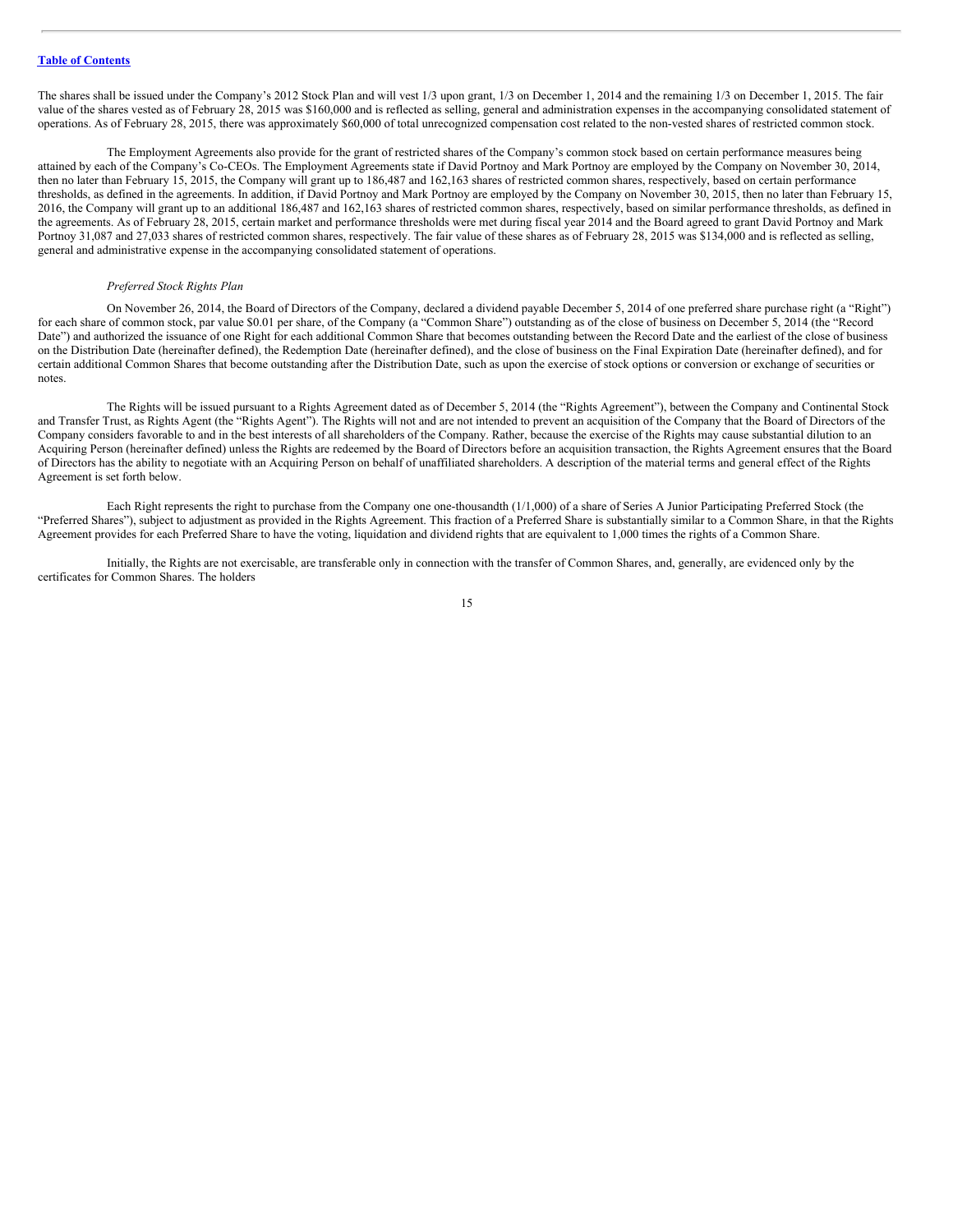of Rights will, solely by reason of their ownership of Rights, have no rights as shareholders of the Company, including, without limitation, the right to vote or to receive dividends. The Rights will become exercisable and trade separately from the Common Shares upon the Distribution Date (the "Distribution Date"), which takes place upon the earlier of:

- (i) The tenth day after the earlier of either the public announcement or public disclosure of facts indicating that a person has become an Acquiring Person; or
- (ii) The tenth business day (or such later date as may be determined by the Board of Directors of the Company prior to any person becoming an Acquiring Person) after the date of the commencement or announcement of the intention to commence a tender or exchange offer, the consummation of which would result in any person becoming an Acquiring Person.

For the purposes of the Rights Agreement, an Acquiring Person is any person who, together with all affiliates and associates, becomes the Beneficial Owner (as defined in the Rights Agreement) of 20% or more of the outstanding Common Shares, other than: the Company; any subsidiary of the Company; any employee benefit plan of the Company or of any subsidiary of the Company, or any entity holding Common Shares pursuant to any such plan; any person who becomes the Beneficial Owner of 20% or more of outstanding Common Shares solely as a result of an acquisition of Common Shares by the Company, until such person thereafter becomes the Beneficial Owner (other than through a dividend or stock split) of an additional 0.25% or more of the outstanding Common Shares; any person who, the Board determines in good faith, inadvertently crossed the ownership threshold and then promptly sells down below the threshold (unless such divestiture requirement is waived by the Board); any person, along with its affiliates and associates, that, as of the time of the adoption of the Rights Agreement, is the Beneficial Owner of 20% or more of the Common Shares, until such person increases their ownership to 22.5% or above; and any person who or which is the Beneficial Owner of the common shares of an existing shareholder who is the Beneficial Owner of 20% or more of the Common Shares, until such person increases their percentage ownership by 0.25% or more.

In the event that a person becomes an Acquiring Person, the Board of Directors of the Company may elect to exchange any then-unexercised Rights (other than those of an Acquiring Person, which Rights become void), in whole or in part, for Common Shares at an exchange ratio of one Common Share per Right (subject to adjustment as provided in the Rights Agreement). In lieu of fractional Common Shares, the Company will pay to the Rights holders an amount of cash equal to the same fraction of the current per share market value of a whole Common Share, based upon the closing market price of the last trading day prior to exchange. If the Board of Directors determines, before the Distribution Date, to effect an exchange, the Board may delay the occurrence of the Distribution Date, provided that the Distribution Date must occur no later than 20 days after the earlier of the public announcement or public disclosure of facts indicating that an Acquiring Person has become such. However, notwithstanding the foregoing, the Board of Directors may not effect such an exchange at any time after an Acquiring Person, together with all affiliates and associates, becomes the Beneficial Owner of a majority of the outstanding Common Shares.

The Board of Directors may, at its option, at any time prior to a person becoming an Acquiring Person, redeem the Rights in whole, but not in part, at a price of \$0.01 per Right (the "Redemption Price") (the date of such action by the Board of Directors being the "Redemption Date"). Immediately upon the action of the Board of Directors electing to redeem the Rights, without any further action and without any notice, the right to exercise the Rights will terminate and each Right will thereafter represent only the right to receive the Redemption Price.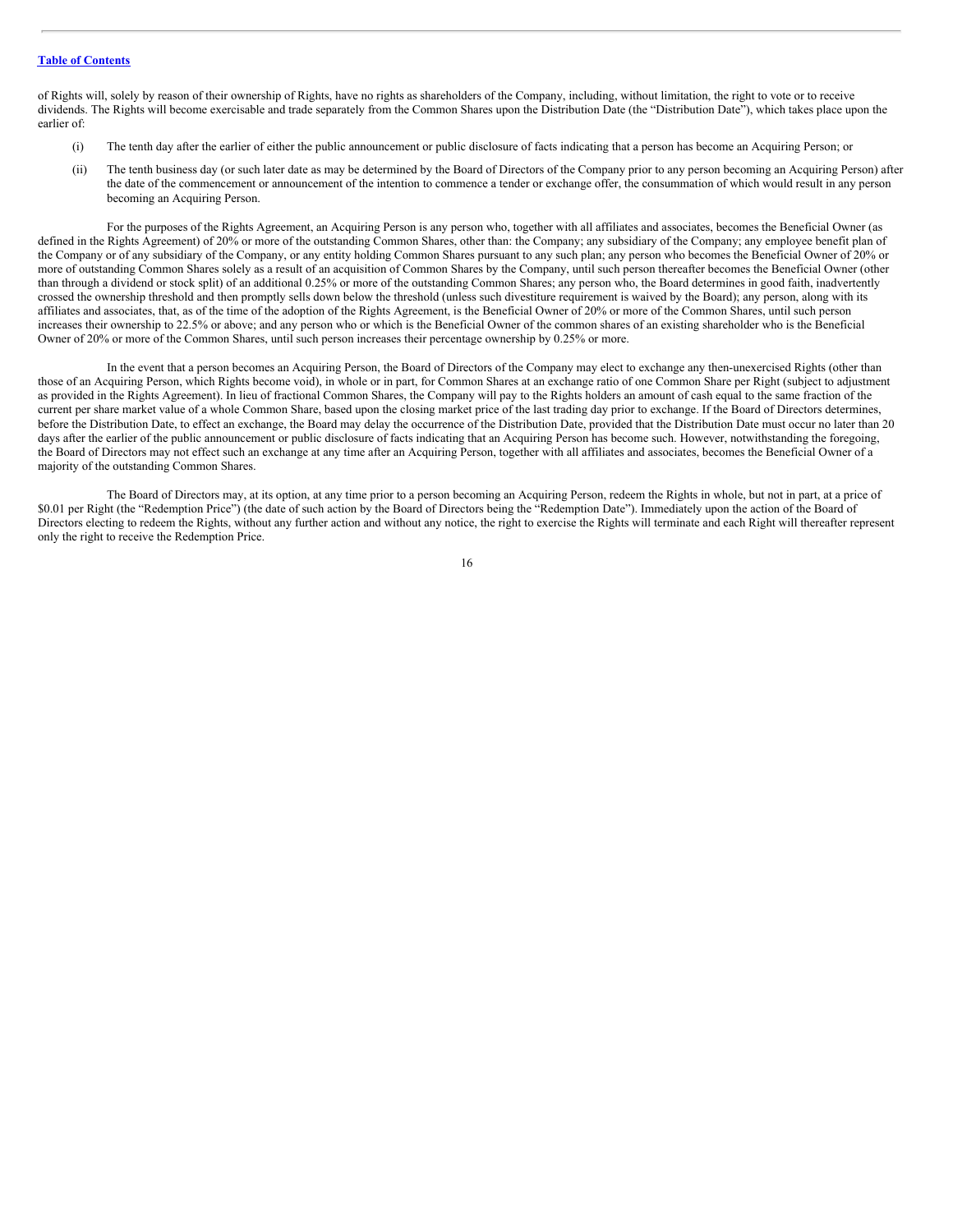Assuming that the Board of Directors has not elected to exchange or redeem the Rights, in the event that, after any person becomes an Acquiring Person, (i) the Company merges into another entity, (ii) another entity merges into the Company and all of the outstanding Common Shares do not remain outstanding after such merger, or (iii) the Company sells 50% or more of its assets, each holder of a Right will, upon exercise, become entitled to receive the number of common shares of the acquiring entity having a value equal to (x) multiplying the Purchase Price of a Right by the number of Rights exercisable by the holder, and dividing that product by (y) 50% of the current per share market price of the common shares of the acquiring entity. The acquiring entity is required to assume the obligations of the Company under the Rights Agreement and to reserve sufficient shares of its common stock to satisfy its obligations under the Rights Agreement. Pursuant to the Rights Agreement, the Company will not enter into any consolidation, merger or sale, unless it enters into a supplemental agreement with the acquiring entity for the benefit of the Rights holders.

Any of the terms of the Rights may be amended or terminated by the Board of Directors at any time, without the consent of the holders of the Rights, except that after such time as any person becomes an Acquiring Person, no such amendment may adversely affect the interests of the holders of the Rights (other than the Acquiring Person).

The Rights will expire on December 5, 2017, unless earlier redeemed, exchanged, terminated, or unless the expiration date is extended.

#### **Note 5 – License Agreements**

The Company enters into two types of licensing agreements and in both types, the Company earns revenue on the initial license fees. Under the technology agreements, the Company earns processing and storage royalties from the affiliates that process in their own facility. Under the marketing agreements, the Company earns processing and storage revenues from affiliates that store specimens in the Company's facility in Oldsmar, Florida.

#### **Technology Agreements**

The Company has entered into a definitive License and Royalty Agreement with Asia Cryo-Cell Private Limited to establish and market its umbilical cord blood program in India.

The Company has entered into definitive License and Royalty Agreements with Asia Cryo-Cell Private Limited and S-Evans Bio-Sciences, Inc. to establish and market its menstrual stem cell program in India and China, respectively.

The Company previously had a License and Royalty Agreement with Cryo-Cell de Mexico ("Mexico") and on August 19, 2011, the Company received notification from Mexico that they were terminating the license agreement effective immediately due to an alleged breach of the license agreement. On October 17, 2011, the Company and Mexico entered into an amendment to the license agreement whereby the termination has been revoked and Mexico would pay the Company \$1,863,000 in 37 monthly installments of \$50,000 beginning on October 17, 2011 with a final payment of \$13,000. The amendment is expected to result in a reduction of licensee income in future periods. In December 2013, Mexico paid the balance due of \$563,000 in full, which is reflected in the consolidated statement of operations as of February 28, 2014 as licensee and interest income. Mexico has no other continuing obligations to the Company for royalties or other license payments and the agreement is terminated.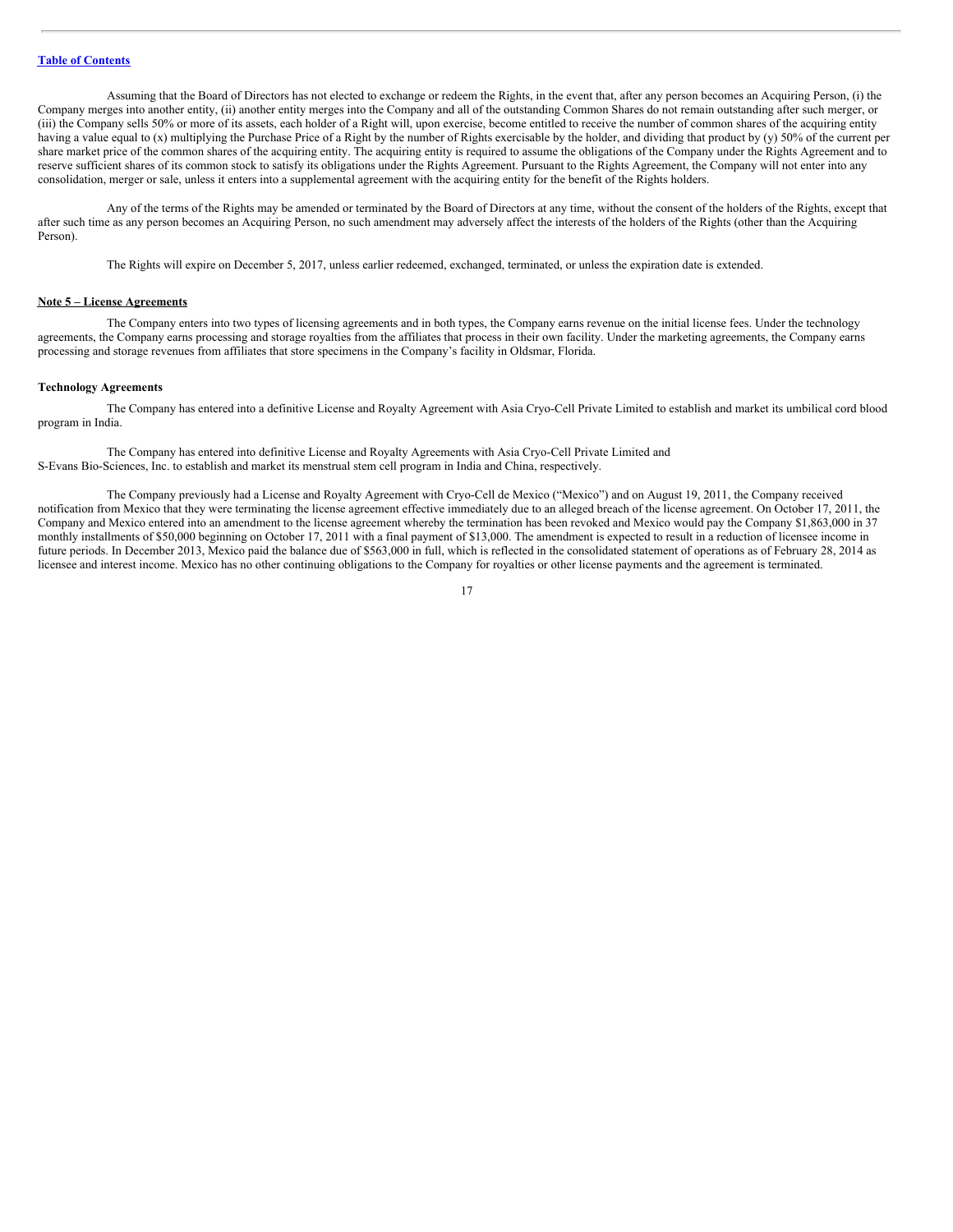#### **Marketing Agreements**

The Company has definitive license agreements to market the Company's umbilical cord blood stem cell programs in Costa Rica, El Salvador, Guatemala, Honduras, Nicaragua, Panama and Pakistan. In October 2012, the Company sent a notice of termination to the Company's Venezuelan affiliate for failure to meet its payment obligation in accordance with the contract. Subsequent to the notice of termination, payment was received for outstanding processing and storage fees due from Venezuela. The Company is in the process of discussing a new agreement. The Company continues to accept umbilical cord blood stem cell specimens to be processed and stored during the negotiations. In December 2012, the Company sent a notice of termination to the Company's affiliate in Ecuador for failure to meet its payment obligation in accordance with the contract. Subsequent to the notice of termination, payment was received for outstanding processing and storage fees due from Ecuador. In August 2013, the Company was notified that its affiliate in Ecuador was closed by the National Institute of Organic Donation (INDOT). As a result, the Company recorded an allowance for uncollectible receivables for the \$150,000 processing and storage fee receivable due from Ecuador in the third quarter of fiscal 2013. During the fourth quarter of fiscal 2013, the Company began to bill the Ecuadorian clients directly for cord blood specimens that are stored at the Company's facility in Oldsmar, Florida.

The following table details the initial license fees for the technology and marketing agreements and processing and storage royalties earned for the technology agreements for the three months ended February 28, 2015 and February 28, 2014. The initial license fees and processing and storage royalties are reflected in licensee income in the accompanying consolidated statements of operations.

|        |                                                               | For the three months ended |           |                                 |                      |                     |  |
|--------|---------------------------------------------------------------|----------------------------|-----------|---------------------------------|----------------------|---------------------|--|
|        |                                                               | February 28, 2015          |           |                                 | February 28, 2014    |                     |  |
|        |                                                               | Process                    |           |                                 | Process              |                     |  |
|        |                                                               | and<br>License<br>Storage  |           | and                             |                      |                     |  |
|        |                                                               |                            |           | License<br>Storage              |                      |                     |  |
|        | Fee                                                           | Royalties                  | Total     | Fee                             | Royalties            | Total               |  |
| India  | \$<br>__                                                      | \$169,412                  | \$169,412 |                                 | \$169,412            | \$169,412           |  |
| Mexico |                                                               |                            | _         | $\overline{\phantom{a}}$        | 793,839              | 793,839             |  |
| Total  | $\overline{\phantom{a}}$<br><b>Contract Contract Contract</b> | \$169,412<br>——————        | \$169,412 | $\hspace{0.1mm}-\hspace{0.1mm}$ | \$963,251<br>_______ | \$963,251<br>______ |  |

#### **Note 6– Legal Proceedings**

On February 25, 2011, a Complaint and Demand for Jury Trial was filed against the Company in the United States District Court, Middle District of Florida, Tampa Division, styled: Charles D. Nyberg; Mary J. Nyberg; and Red Rock Partners, an Arizona general partnership vs. Cryo-Cell International, Inc., Case No. 8:11-CV-399- T-30AEP. The Complaint was amended on May 25, 2011 and served on the Company on May 26, 2011. The Complaint alleged that the Company had underpaid amounts owed to plaintiffs' Florida and Texas Revenue Sharing Agreements with the Company. The Complaint did not specify the amount claimed, other than stating that it was more than \$75,000 which is the jurisdictional amount of the court the complaint was filed in.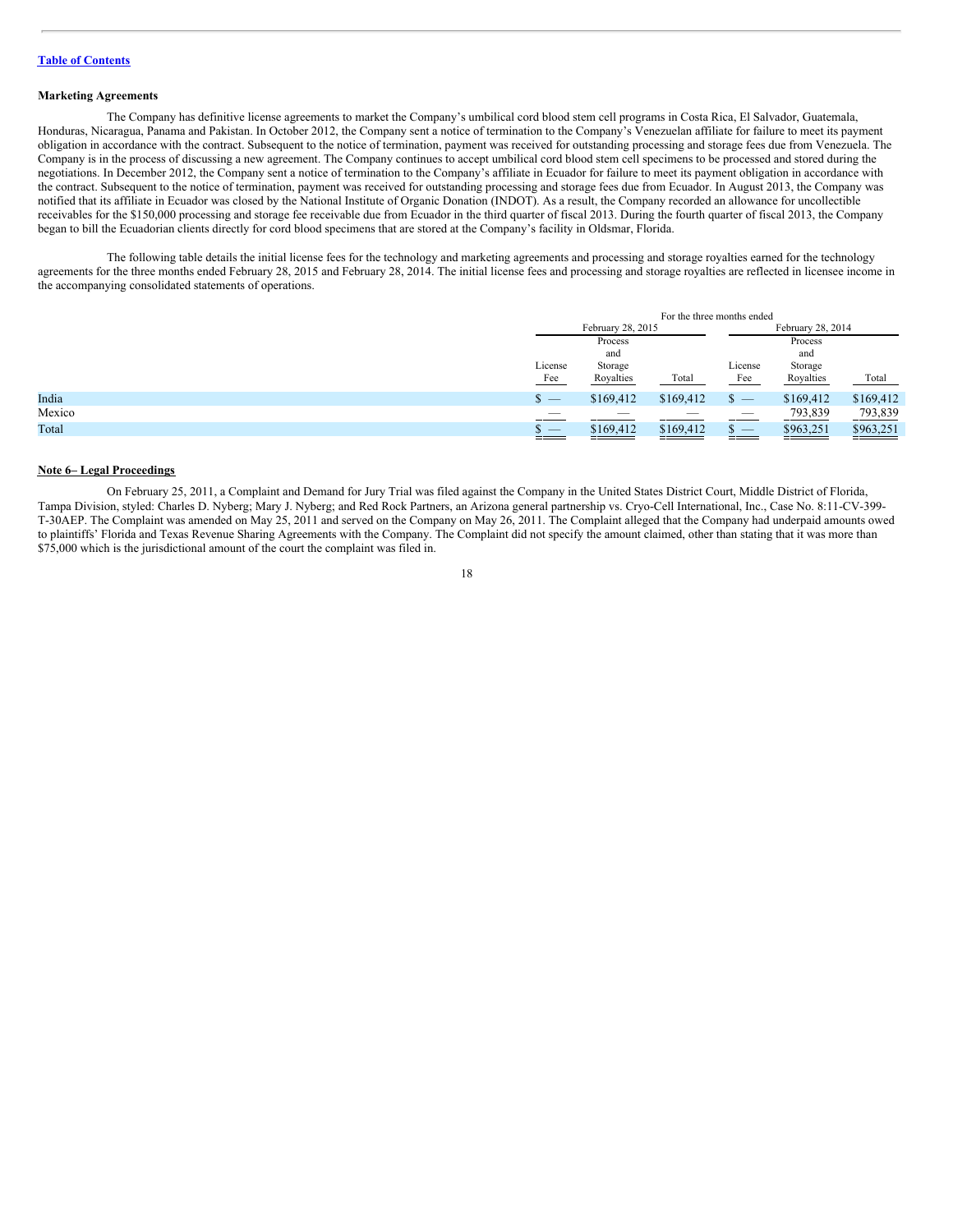On November 15, 2013, the parties came to a final settlement on this action. The terms of the settlement are confidential. Upon completion of the settlement, the claims in the lawsuit were dismissed with prejudice. In December 2013, the Company paid \$525,000 in full settlement.

On November 13, 2013, Plaintiff Ki Yong Choi filed a Verified Shareholder Derivative Complaint in the Circuit Court for the Thirteenth Judicial Circuit in and for Hillsborough County, Florida. The Complaint names as defendants all of the members of the Company's current Board of Directors, as well as former director Anthony Atala. The complaint also names the Company as a nominal defendant only. The complaint alleges that, since the election of the Company's Board of Directors in August 2011, the Company's Co-CEOs have pursued their own enrichment and entrenchment at the expense of the Company and its shareholders. The complaint asserts claims against the Board of Directors for breach of fiduciary duty, abuse of control, corporate waste, and unjust enrichment and seeks, among other things, rescission of certain transactions between the Company and the Co-CEOs and damages from the Board of Directors. On February 14, 2014, all of the defendants filed motions to dismiss the complaint. The Company filed a motion to dismiss based on the plaintiff's failure to make a pre-suit demand on the Board of Directors or to establish that demand should be excused, as required by Delaware law. A hearing took place on July 9, 2014, and on July 28, 2014, the Court dismissed the case.

On October 11, 2013, a Complaint was filed by the Company in the Circuit Court of Hillsborough County, Florida, styled: Cryo-Cell International, Inc. v. Dilworth Paxson LLP et al, Case No. 13-CA-D09980. The Complaint alleged that Dilworth Paxson LLP and a partner for the firm were negligent and breached the duty of reasonable care owed to the Company. The Complaint alleges the defendants negligence led to the cancellation of the license agreement with Cryo-Cell de Mexico. The Company lost profits and income that would have been earned under the original agreement and was forced to renegotiate the terms of the agreement with terms far less lucrative to the Company. The defendants removed the case to the United States District Court for the Middle District of Florida as permitted because the parties are citizens of different states and the amount in controversy exceeds the jurisdictional minimum of \$75,000. The case now bears a case number of 8:13-Civ-2639-T-33AEP. On June 2, 2014, a confidential settlement was executed by both parties.

In addition, from time to time the Company is subject to proceedings, lawsuits, contract disputes and other claims in the normal course of its business. The Company believes that the ultimate resolution of current matters should not have a material adverse effect on the Company's business, consolidated financial position or results of operations. It is possible, however, that there could be an unfavorable ultimate outcome for or resolution which could be material to the Company's results of operations for a particular quarterly reporting period. Litigation is inherently uncertain and there can be no assurance that the Company will prevail. The Company does not include an estimate of legal fees and other related defense costs in its estimate of loss contingencies.

#### **Note 7– Share Repurchase Plan**

In December 2011, the Company's Board of Directors authorized management at its discretion to repurchase up to one million (1,000,000) shares of the Company's outstanding common stock. On June 6, 2012, the Board of Directors of the Company increased the number of shares of the Company's outstanding common stock that management is authorized to repurchase to up to three million (3,000,000) shares. On April 8, 2015, subsequent to the balance sheet date, the Board of Directors of the Company increased the number of shares of the Company's outstanding common stock that management is authorized to repurchase to up to six million (6,000,000) shares. The repurchases must be effectuated through open market purchases, privately negotiated block trades, unsolicited negotiated transactions, and/or pursuant to any trading plan that may be adopted in accordance with Rule 10b5-1 of the Securities and Exchange Commission or in such other manner as will comply with the provisions of the Securities Exchange Act of 1934.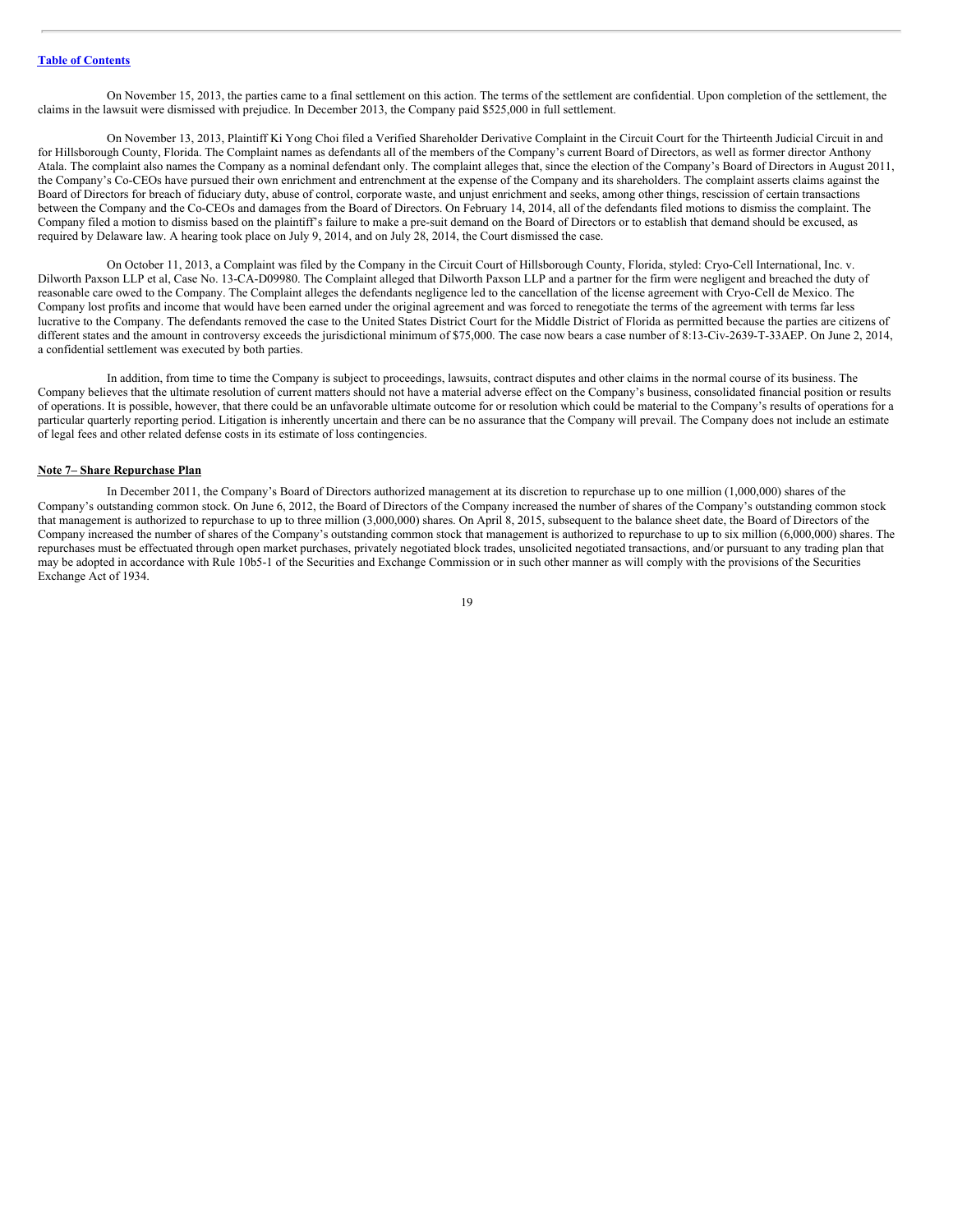As of February 28, 2015, the Company had repurchased 2,231,532 shares of the Company's common stock at an average price of \$2.31 per share through open market and privately negotiated transactions. The Company purchased 16,421 and 217,751 shares of the Company's common stock during the first quarters of fiscal 2015 and 2014, respectively, at an average price of \$2.38 per share and \$2.08 per share, respectively.

The repurchased shares will be held as treasury stock at cost and have been removed from common shares outstanding as of February 28, 2015 and November 30, 2014. As of February 28, 2015 and November 30, 2014, 2,231,532 and 2,215,111 shares, respectively, were held as treasury stock.

Subsequent to the balance sheet date, the Company repurchased an additional 77,502 shares of the Company's common stock at an average price of \$2.54 per share through open market and privately negotiated transactions.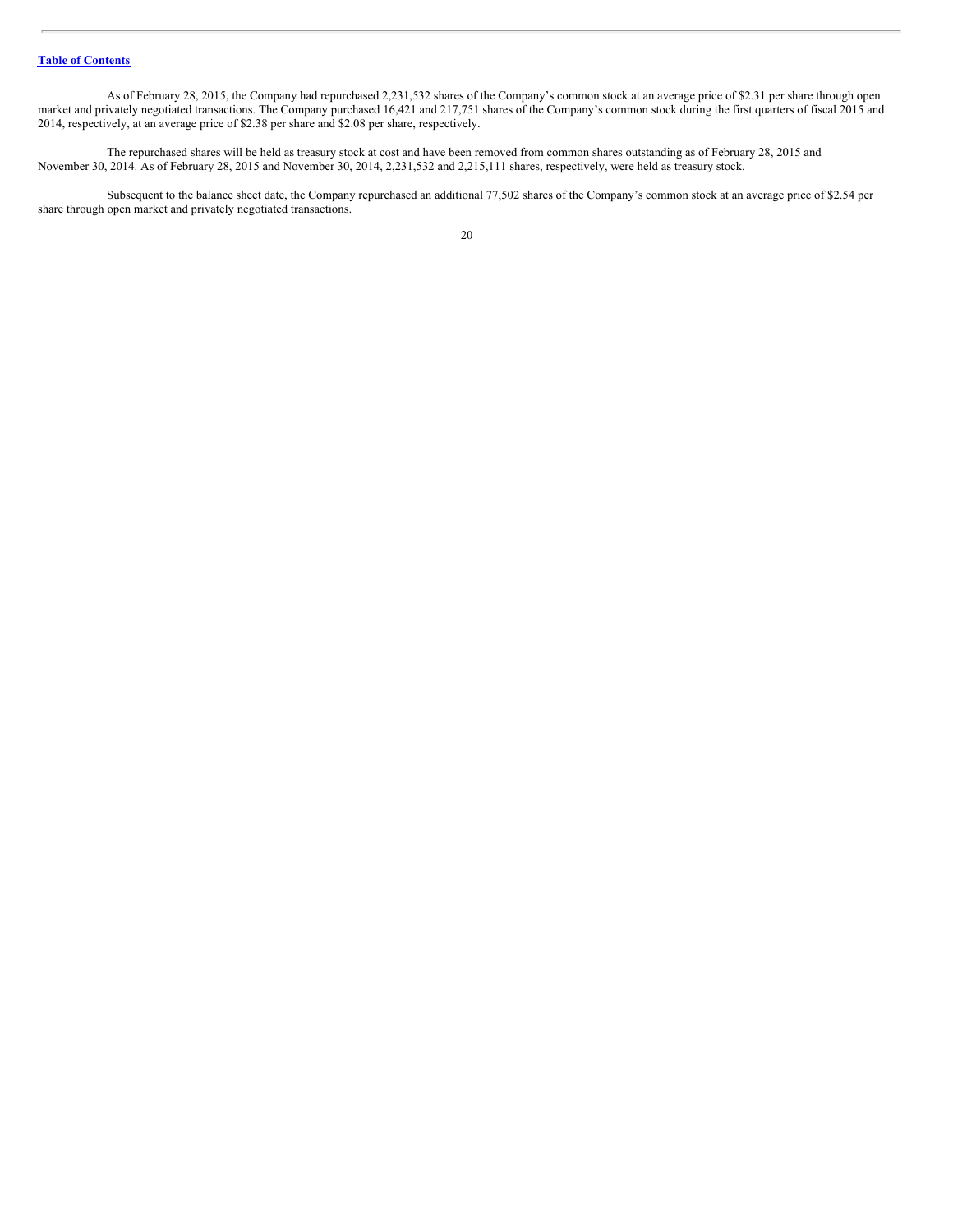#### <span id="page-20-0"></span>**Item 2. Manag ement's Discussion and Analysis of Financial Condition and Results of Operations.**

#### **Forward Looking Statements**

This Form 10-Q, press releases and certain information provided periodically in writing or orally by the Company's officers or its agents may contain statements which constitute "forward-looking statements". The terms "Cryo-Cell International, Inc.," "Cryo-Cell," "Company," "we," "our" and "us" refer to Cryo-Cell International, Inc. The words "expect," "anticipate," "believe," "goal," "strategy," "plan," "intend," "estimate" and similar expressions and variations thereof, if used, are intended to specifically identify forward-looking statements. Those statements appear in a number of places in this Form10-Q and in other places, and include statements regarding the intent, belief or current expectations of the Company, its directors or its officers with respect to, among other things:

- (i) our future performance and operating results;
- (ii) our future operating plans;
- (iii) our liquidity and capital resources; and
- (iv) our financial condition, accounting policies and management judgments.

Investors and prospective investors are cautioned that any such forward-looking statements are not guarantees of future performance and involve risks and uncertainties, and that actual results may differ materially from those projected in the forward-looking statements as a result of various factors. The factors that might cause such differences include the following:

- (i) any adverse effect or limitations caused by recent increases in government regulation of stem cell storage facilities;
- (ii) any increased competition in our business including increasing competition from public cord blood banks particularly in overseas markets but also in the U.S.;
- (iii) any decrease or slowdown in the number of people seeking to store umbilical cord blood stem cells or decrease in the number of people paying annual storage fees;
- (iv) any new services relating to other types of stem cells that have not yet been offered commercially, and there is no assurance that other stem cell services will be launched or will gain market acceptance;
- (v) any adverse impacts on revenue or operating margins due to the costs associated with increased growth in our business, including the possibility of unanticipated costs relating to the operation of our facility and costs relating to the commercial launch of the placental stem cell service offering or any other new types of stem cells;
- (vi) any unique risks posed by our international activities, including but not limited to local business laws or practices that diminish our affiliates' ability to effectively compete in their local markets;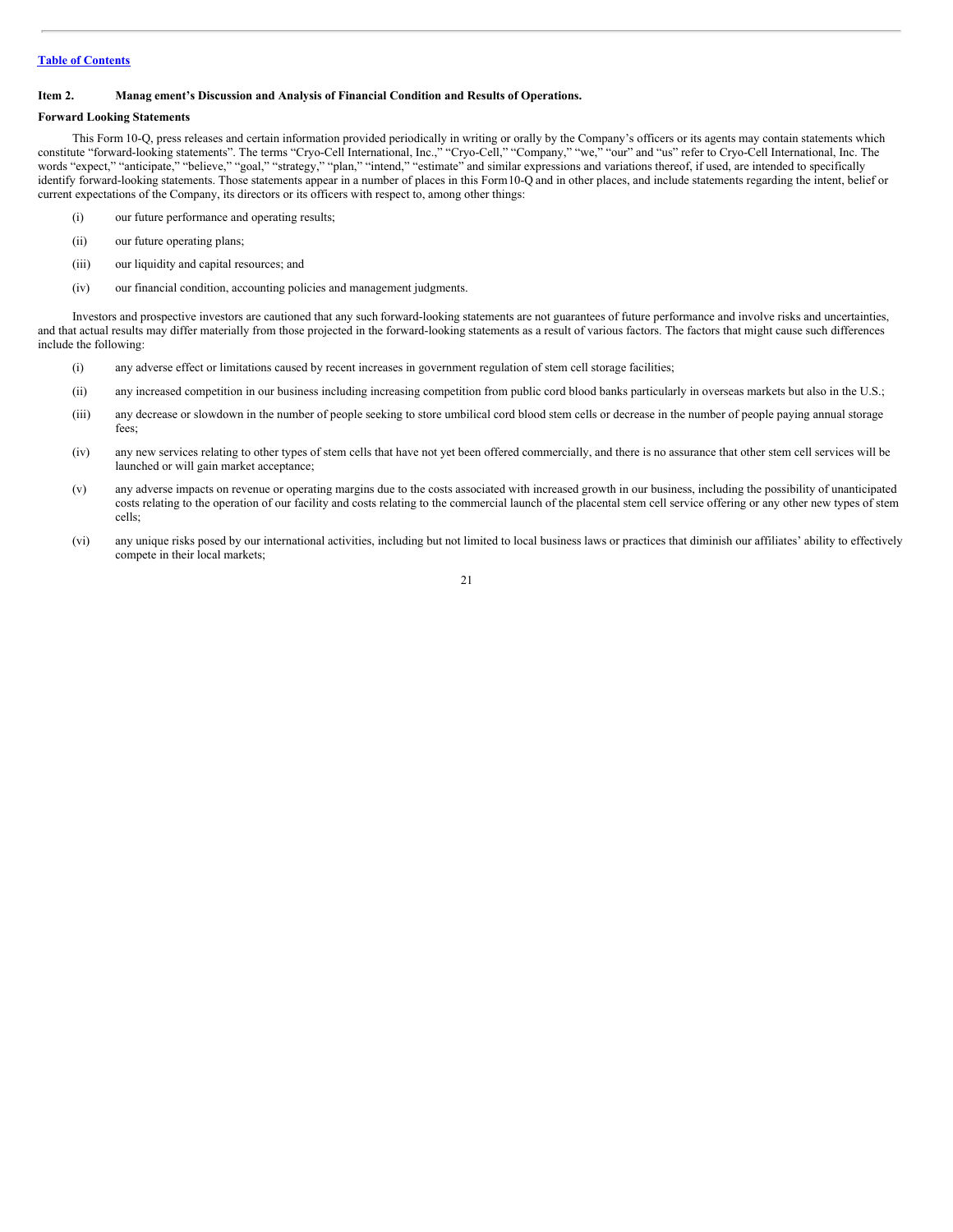- (vii) any technological or medical breakthroughs that would render our business of stem cell preservation obsolete;
- (viii) any material failure or malfunction in our storage facilities; or any natural disaster or act of terrorism that adversely affects stored specimens;
- (ix) any adverse results to our prospects, financial condition or reputation arising from any material failure or compromise of our information systems;
- (x) the costs associated with defending or prosecuting litigation matters, particularly including litigation related to intellectual property, and any material adverse result from such matters;
- (xi) the success of our licensing agreements and their ability to provide us with royalty fees;
- (xii) any difficulties and increased expense in enforcing our international licensing agreements;
- (xiii) any adverse performance by or relations with any of our licensees;
- (xiv) any inability to enter into new licensing arrangements including arrangements with non-refundable upfront fees;
- (xv) any inability to realize cost savings as a result of potential acquisitions;
- (xvi) any inability to realize a return on an investment;
- (xvii) any increased U.S. income tax expense as a result of inability to utilize or exhaustion of net operating losses;
- (xviii) any adverse impact on our revenues and operating margins as a result of discounting of our services in order to generate new business in tough economic times where consumers are selective with discretionary spending;
- (xix) the success of our global expansion initiatives;
- (xx) our actual future ownership stake in future therapies emerging from our collaborative research partnerships;
- (xxi) our ability to minimize our future costs related to R&D initiatives and collaborations and the success of such initiatives and collaborations;
- (xxii) any inability to successfully identify and consummate strategic acquisitions;
- (xxiii) any inability to realize benefits from any strategic acquisitions;
- (xxiv) the costs associated with proxy contests and its impact on our business and
- (xxv) other factors many of which are beyond our control.

We undertake no obligation to publicly update or revise the forward-looking statements made in this Form10-Q to reflect events or circumstances after the date of this Form 10-Q or to reflect the occurrence of unanticipated events.

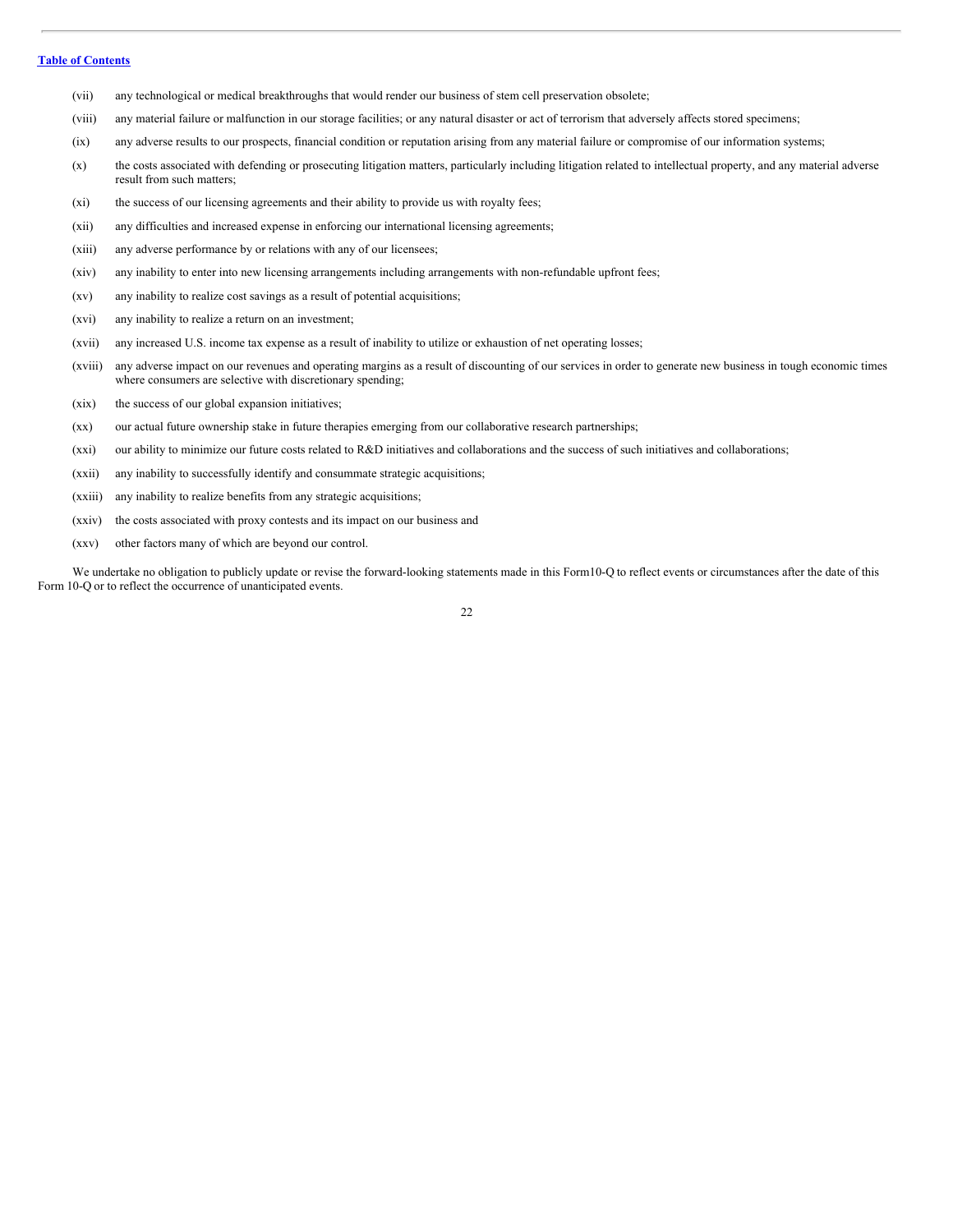Readers are cautioned not to place undue reliance on these forward-looking statements, which reflect management's analysis only as of the date hereof. Cryo-Cell International, Inc. undertakes no obligation to publicly revise these forward-looking statements to reflect events or circumstances that arise after the date hereof. Readers should carefully review the risk factors described in other documents the Company files from time to time with the Securities and Exchange Commission, including the Annual Report on Form 10-K filed by the Company and any Current Reports on Form 8-K filed by the Company.

#### **Overview**

The Company is engaged in cellular processing and cryogenic storage, with a current focus on the collection and preservation of umbilical cord blood stem cells for family use. The Company's principal sources of revenues are service fees for cord blood processing and preservation for new customers and recurring annual storage fees. Effective February 4, 2015, the Company offers two pricing models, a promotional plan and one-year storage plan. The Company charges fees of \$1,250 for the promotional plan and \$1,950 for the one-year storage plan to new clients for the collection kit, processing and testing and return medical courier service, with discounts in the case of multiple children from the same family and in other circumstances. The Company charges an annual storage fee of \$250 for new clients that enroll in the promotional plan and an annual storage fee of \$150 for new clients that enroll in the one-year storage plan; storage fees for existing customers depend on the contracts with such customers. From February 1, 2012 through February 4, 2015, the Company charged fees of \$2,074 to new clients for the collection kit, processing and testing and return medical courier service, with discounts in the case of multiple children from the same family and in other circumstances. The Company charged an annual storage fee of \$125 for new clients; storage fees for existing customers depend on the contracts with such customers. The Company continues to offer a one-time payment plan for 21 years of storage and a life-time payment plan, pursuant to which the client is charged \$3,949 and \$6,000, respectively, less discounts in the case of multiple children from the same family and in other circumstances. The one-time plan includes the collection kit, processing and testing, return medical courier service and 21 years of pre-paid storage fees. The life-time plan includes the collection kit, processing and testing, return medical courier service and pre-paid storage fees for the life of the client. The Company also receives other income from licensing fees and royalties from global affiliates.

In August 2011, there was a change in control of the board of directors. Upon gaining control of the Company, new management conducted a thorough review of the Company's operations and determined that the best use of corporate resources was to refocus on the Company's umbilical cord blood and cord tissue business while continuing to evaluate the menstrual stem cell technology. The Company recently decided to cease offering a commercial menstrual stem cell service for the time being due to a lack of market acceptance.

During the three months ended February 28, 2015, the Company's revenues decreased 9% as compared to the same period in 2014. The Company reported net income of approximately \$286,000, or \$0.03 per basic common share for the three months ended February 28, 2015 compared to net income of approximately \$397,000 or \$0.04 per basic common share for the same period in 2014. The decrease in net income for the three months ended February 28, 2015 principally resulted from the 9% decrease in revenues. This was partially offset by a 5% decrease in cost of sales and a 7% decrease in selling, general and administrative expenses.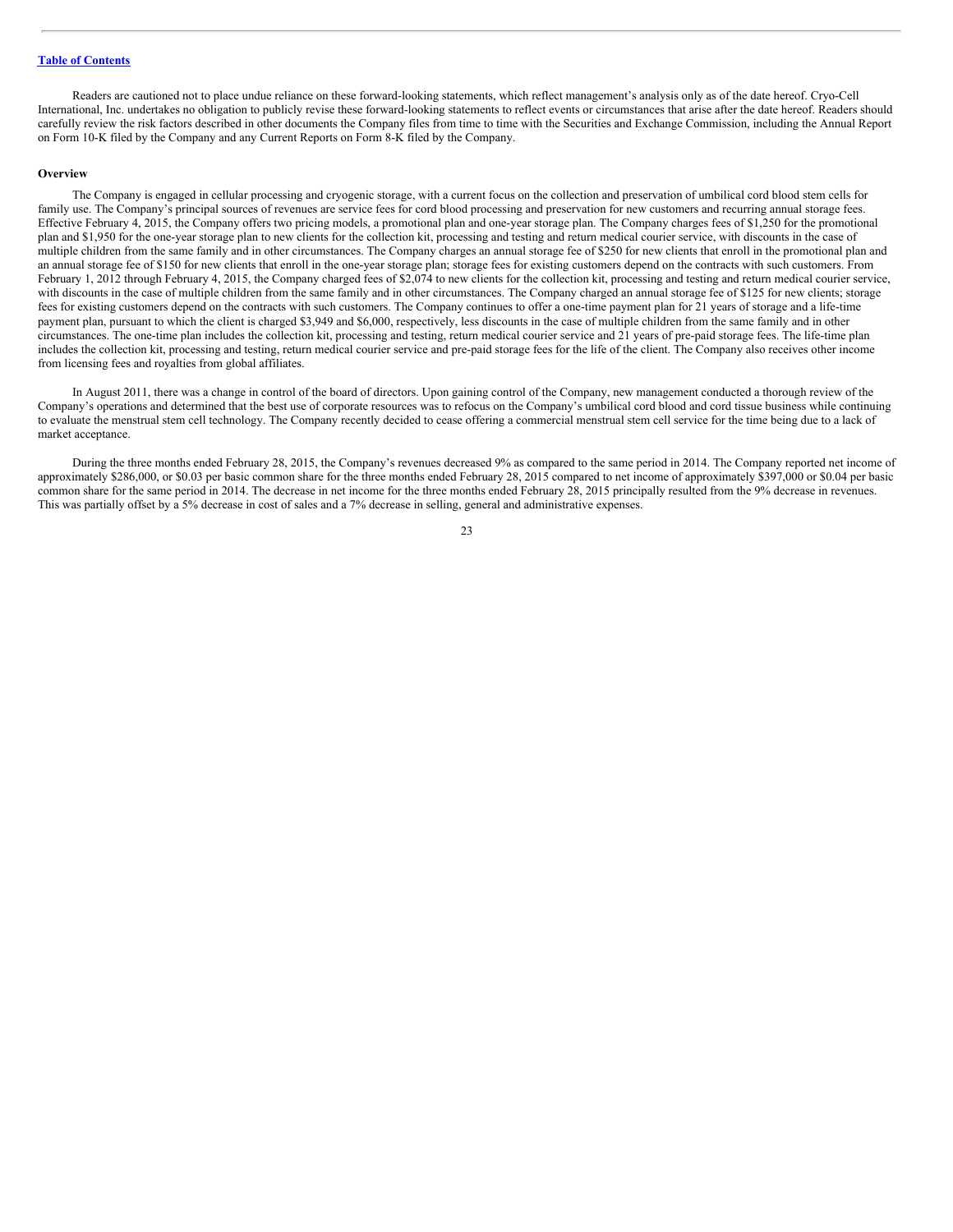At February 28, 2015, the Company had cash and cash equivalents of \$3,550,243. The Company's cash increased by approximately \$271,000 during the first three months of fiscal 2015, primarily as a result of approximately \$329,000 of cash provided by operations offset by approximately \$23,000 of cash used to purchase property and equipment and approximately \$39,000 used for stock repurchase. As of February 28, 2015, the Company had no long-term indebtedness.

Consistent with its fiduciary duties, the board of directors and management has reviewed and will continue to review strategic options and opportunities for the Company, in order to maximize shareholder value. These options may include strategic mergers or acquisitions, a deregistration of the Company's common stock under the Securities Exchange Act of 1934 or a going-private transaction.

#### **Results of Operations**

*Revenues.* Revenues for the three months ended February 28, 2015 were \$4,843,381 as compared to \$5,320,482 for the same period in 2014, a 9% decrease. The decrease in revenue was primarily attributable to an 82% decrease in licensee income offset by a 7% increase in processing and storage fees.

*Processing and Storage Fees.* The increase in processing and storage fee revenue is primarily attributable to a 13% increase in recurring annual storage fee revenue. The Company had a 4% increase in the number of new cord blood specimens processed in the first quarter of fiscal 2015 versus the same period in 2014.

*Licensee Income.* Licensee income for the three months ended February 28, 2015, was \$169,412 as compared to \$963,251 for the 2014 period. Licensee income for the three months ended February 28, 2015 consists of royalty income earned on the processing and storage of specimens in India where the Company has a definitive License and Royalty Agreement. Licensee income for the three months ended February 28, 2014 consists of \$794,000 related to Mexico which is a result of Mexico paying off the remaining balance due under the amendment (see Note 5) during the first quarter fiscal 2014. The remaining licensee income consists of royalty income earned on the processing and storage of specimens in India where the Company has a definitive License and Royalty Agreement. Mexico has no other continuing obligations to the Company for royalties or other license payments and the agreement is terminated. The amendment will result in a reduction of licensee income in future periods.

Cost of Sales. Cost of sales for the three months ended February 28, 2015 was \$1,273,987 as compared to \$1,334,361 for the same period in 2014, representing a 5% decrease. Cost of sales includes wages and supplies associated with process enhancements to the existing production procedures and quality systems in the processing of cord blood specimens at the Company's facility in Oldsmar, Florida and depreciation expense of approximately \$41,000 and \$51,000 for the three months ended February 28, 2015 and February 28, 2014, respectively.

*Selling, General and Administrative Expenses.* Selling, general and administrative expenses for the three months ended February 28, 2015 were \$2,913,973 as compared to \$3,122,723 for the 2014 period representing a 7% decrease. These expenses are primarily comprised of expenses for consumer advertising, salaries and wages for personnel and professional fees. The decrease in selling, general and administrative expenses is primarily due to approximately \$205,000 in legal fees during the first quarter of fiscal 2014 related to a shareholder derivative complaint filed in November 2013, which was excluded from the Company's directors and officers insurance policy.

*Research, Development and Related Engineering Expenses.*Research, development and related engineering expenses for the three months ended February 28, 2015 were \$11,988 as compared to \$14,368 for the three months ended February 28, 2014. The expenses for each period primarily relate to the Company's cord tissue service.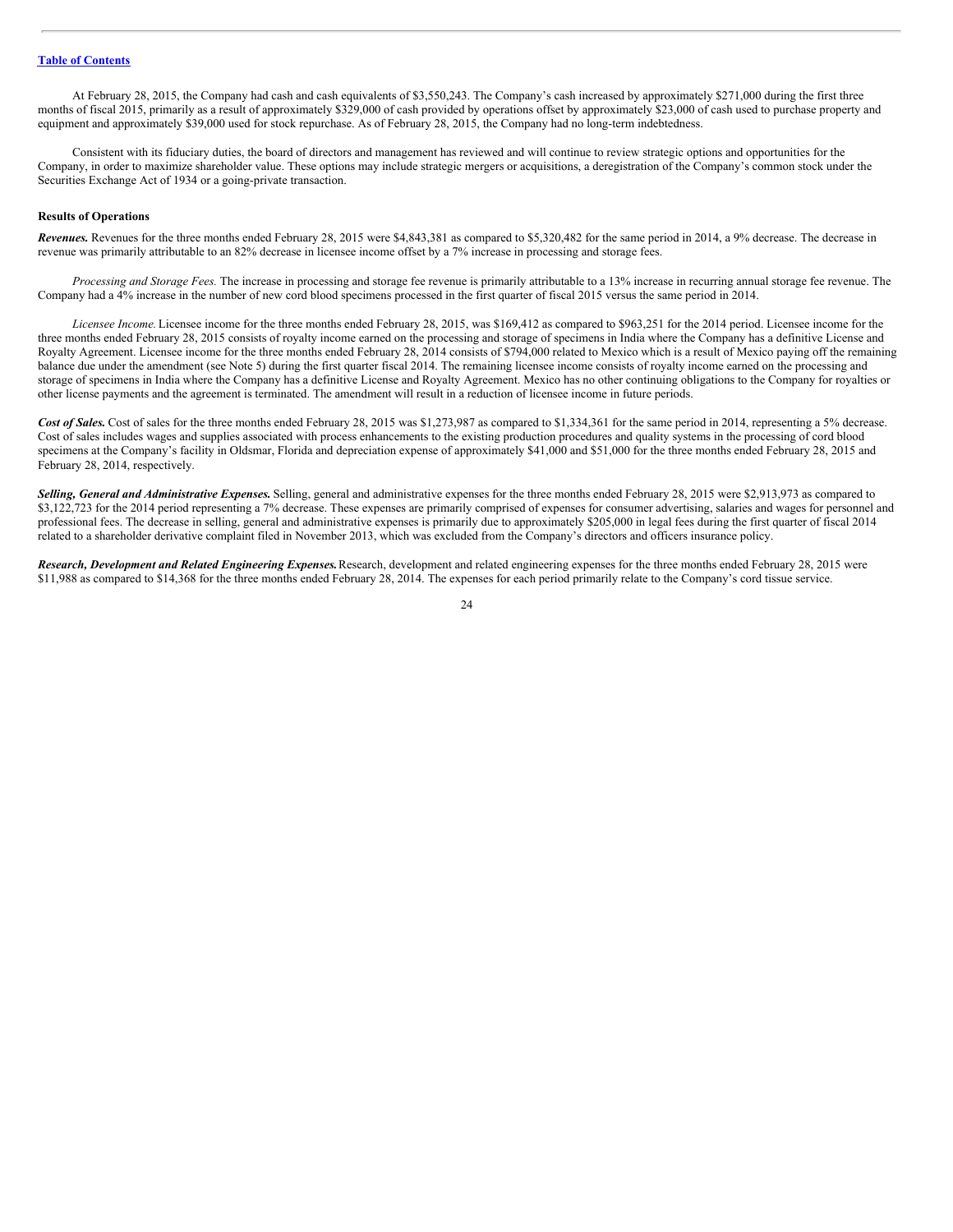*Depreciation and Amortization*. Depreciation and Amortization (not included in Cost of Sales) for the three months ended February 28, 2015 was \$18,242 compared to \$44,505 for the 2014 period.

*Equity in Losses of Af iliate.*Equity in losses of affiliate was \$8,248 for the three months ended February 28, 2015, compared to \$113,575 for the 2014 period. Equity in losses of affiliate for the three months ended February 28, 2015 is solely related to compensation expense for stock option awards that were granted by Saneron to certain consultants and employees. Equity in losses of affiliate for the three months ended February 28, 2014 consists of \$75,000 related to additional investments made by the Company into Saneron and \$38,575 related to compensation expense for stock option awards that were granted by Saneron to certain consultants and employees.

*Income Taxes*. Deferred tax assets and liabilities are measured using enacted tax rates expected to be recovered or settled. The ultimate realization of our deferred tax assets depends upon generating sufficient future taxable income prior to the expiration of the tax attributes. In assessing the need for a valuation allowance, we must project future levels of taxable income. This assessment requires significant judgment. We examine the evidence related to the recent history of tax losses, the economic conditions in which we operate and our forecasts and projections to make that determination.

The Company records foreign income taxes withheld from installment payments of non-refundable up-front license fees and royalty income earned on the processing and storage of cord blood stem cell specimens in geographic areas where the Company has license agreements. The Company recorded approximately \$25,000 and \$47,000 for the three months ended February 28, 2015 and February 28, 2014, respectively, of foreign income tax expense, which is included in income tax expense in the accompanying consolidated statements of operations.

There was no U.S. income tax expense for the three months ended February 28, 2015 and for the same period in 2014, due to the utilization of net operating losses and foreign tax credit carryforwards, which were not previously benefited in the Company's financial statements.

#### **Liquidity and Capital Resources**

Through February 28, 2015, the Company's principal source of cash has been from sales of its umbilical cord blood program to customers and royalties from licensees. The Company does not expect a change in its principal source of cash flow.

At February 28, 2015, the Company had cash and cash equivalents of \$3,550,243 as compared to \$3,279,267 at November 30, 2014. The increase in cash and cash equivalents during the three months ended February 28, 2015 was primarily attributable to the following:

Net cash provided by operating activities for the three months ended February 28, 2015 was \$328,964, which was primarily attributable to the Company's operating results.

Net cash used in operating activities for the three months ended February 28, 2014 was \$106,696, which was primarily attributable to the Company's operating results.

Net cash used in investing activities for the three months ended February 28, 2015 was \$18,946, which was primarily attributable to the purchases of property and equipment.

Net cash used in investing activities for the three months ended February 28, 2014 was \$123,544, which was primarily attributable to the purchases of marketable securities and other investments.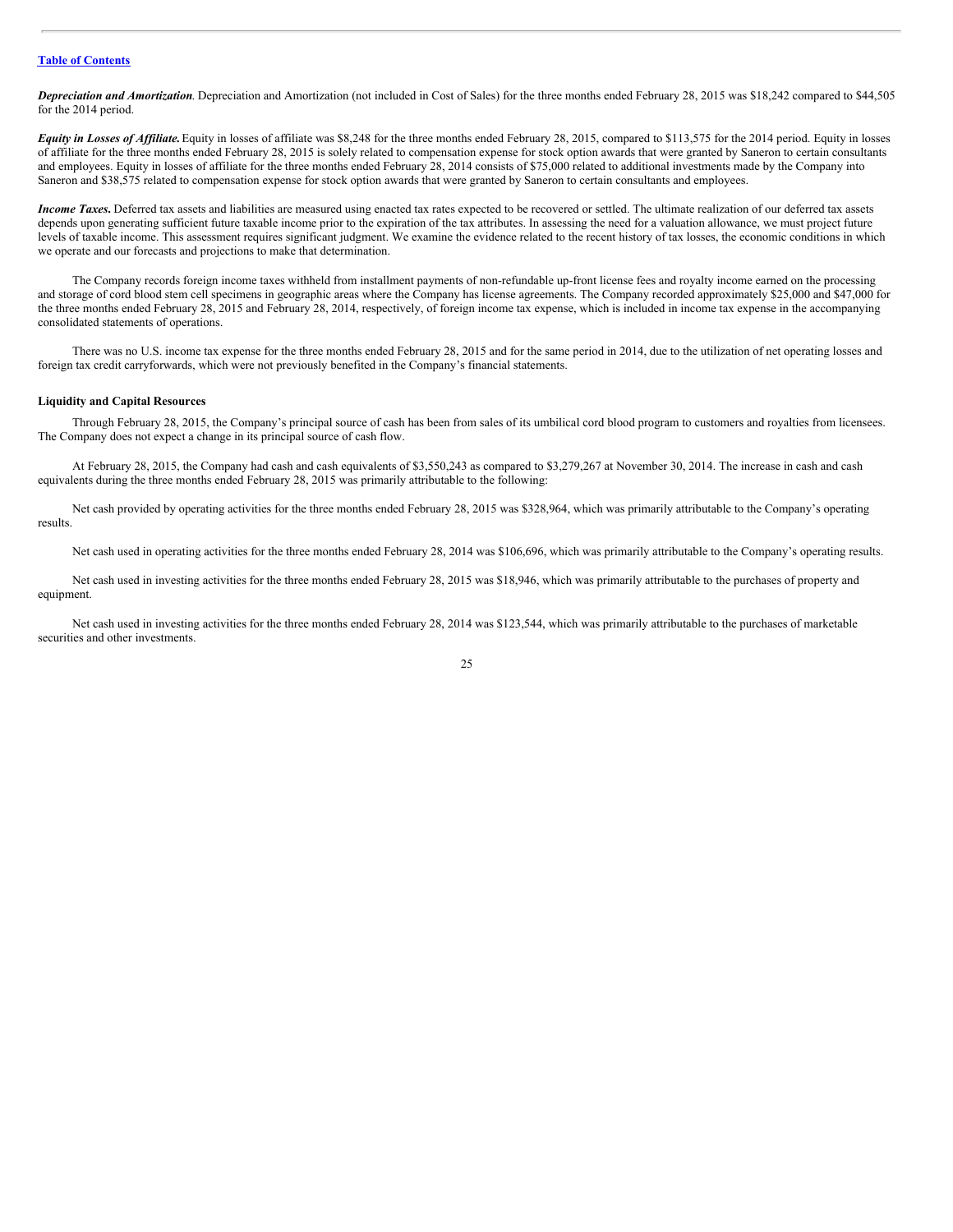Net cash used by financing activities for the three months ended February 28, 2015 was \$39,042 which was attributable to the stock repurchase plan pursuant to which the Company has repurchased 16,421 shares of the Company's common stock.

Net cash used by financing activities for the three months ended February 28, 2014 was \$451,913 which was attributable to the stock repurchase plan pursuant to which the Company has repurchased 217,751 shares of the Company's common stock.

The Company does not have a line of credit.

The Company anticipates making discretionary capital expenditures of approximately \$500,000 over the next twelve months for software enhancements and purchases of property and equipment. The Company anticipates funding future property and equipment purchases with cash-on-hand and cash flows from future operations.

The Company anticipates that its cash and cash equivalents, marketable securities and cash flows from future operations will be sufficient to fund its known cash needs for at least the next 12 months. Cash flows from operations will depend primarily upon increasing revenues from sales of its umbilical cord blood and cord tissue cellular storage services and managing discretionary expenses. If expected increases in revenues are not realized, or if expenses are higher than anticipated, the Company may be required to reduce or defer cash expenditures or otherwise manage its cash resources during the next 12 months so that they are sufficient to meet the Company's cash needs for that period. In addition, the Company may consider seeking equity or debt financing if deemed appropriate for its plan of operations, and if such financing can be obtained on acceptable terms. There is no assurance that any reductions in expenditures, if necessary, will not have an adverse effect on the Company's business operations, including sales activities and the development of new services and technology.

#### **Critical Accounting Policies**

This discussion and analysis of our financial condition and results of operations is based on our consolidated financial statements, which have been prepared in accordance with U.S. generally accepted accounting principles. The preparation of these financial statements requires us to make judgments, estimates, and assumptions that affect the reported amounts of assets, liabilities, revenues, expenses and disclosures of contingent assets and liabilities. For a full discussion of our accounting policies please refer to Note 1 to the Consolidated Financial Statements included in our 2014 Annual Report on Form 10-K filed with the SEC. Our most critical accounting policies and estimates include: recognition of revenue and the related allowance for doubtful accounts, stock-based compensation, income taxes and license and revenue sharing agreements. We continually evaluate our judgments, estimates and assumptions. We base our estimates on the terms of underlying agreements, historical experience and other factors that we believe are reasonable based on the circumstances, the results of which form our management's basis for making judgments about the carrying value of assets and liabilities that are not readily apparent from other sources. Actual results may differ from these estimates. There have been no material changes to our critical accounting policies and estimates from the information provided in Item 7, Management's Discussion and Analysis of Financial Condition and Results of Operations included in our 2014 Annual Report on Form 10-K.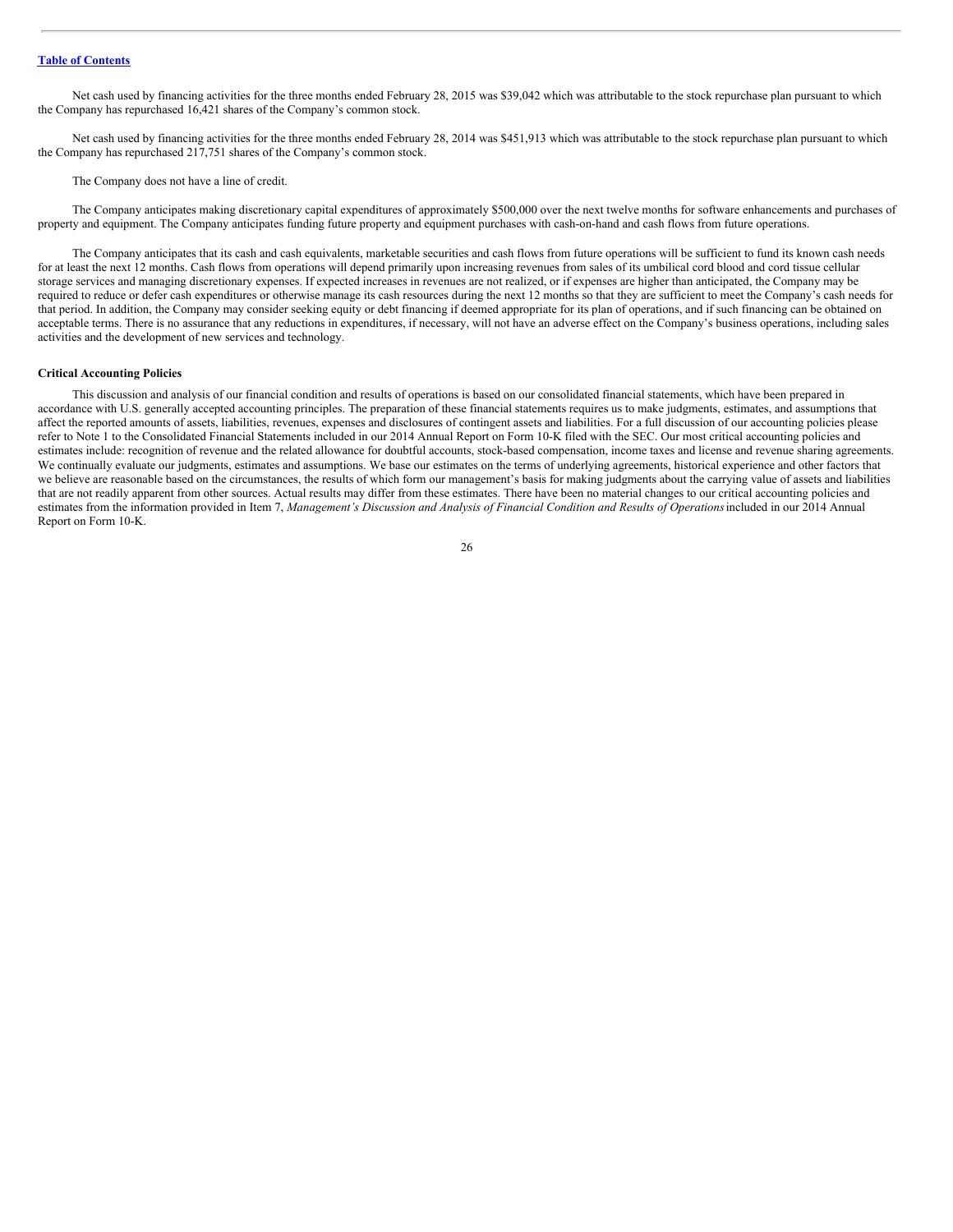#### **Recently Issued Accounting Pronouncements**

In May 2014, the FASB issued Accounting Standards Update No. 2014-09*, Revenue from Contracts with Customers (Topic 606).*This update provides a comprehensive new revenue recognition model that requires a company to recognize revenue to depict the transfer of goods or services to a customer at an amount that reflects the consideration it expects to receive in exchange for those goods or services. The guidance also requires additional disclosure about the nature, amount, timing and uncertainty of revenue and cash flows arising from customer contracts. This update is effective for annual and interim periods beginning after December 15, 2016, which will require us to adopt these provisions in the first quarter of fiscal 2018. Early application is not permitted. This update permits the use of either the retrospective or cumulative effect transition method. We are evaluating the effect this guidance will have on our consolidated financial statements and related disclosures. We have not yet selected a transition method nor have we determined the effect of the standard on our ongoing financial reporting.

In June 2014, the FASB issued Accounting Standards Update No. 2014-12,*Compensation – Stock Compensation (Topic 718): Accounting for Share-Based Payments* When the Terms of an Award Provide That a Performance Target Could be Achieved after the Requisite Service Period ("ASU 2014-12"). This update requires that a performance target that affects vesting, and that could be achieved after the requisite service period, be treated as a performance condition in determining expense recognition for the award. As a result, this type of performance condition may delay expense recognition until achievement of the performance target is probable. ASU 2014-12 is effective for reporting periods beginning after December 15, 2015, and early adoption is permitted. We will adopt ASU 2014-12 effective December 1, 2016 and it is not anticipated to have a material impact on our financial statements.

#### **Off-Balance Sheet Arrangements**

The Company has no off-balance sheet arrangements that have or are reasonable likely to have a current or future effect on its financial condition, changes in financial condition, revenues or expenses, results of operations, liquidity, capital expenditures or capital resources that is material to investors.

#### **Item 3. Quantitative and Qualitative Disclosures About Market Risk.**

<span id="page-26-1"></span>Not applicable.

#### **Item 4. Co ntrols and Procedures**

#### **Evaluation of Disclosure Controls and Procedures**

Based on their most recent review, as of the end of the period covered by this report, the Company's principal executive officer and principal financial officer have concluded that the Company's disclosure controls and procedures were not effective, and that information required to be disclosed by the Company in the reports that it files or submits under the Securities Exchange Act of 1934, as amended, is accumulated and communicated to the Company's management, including its principal executive officer and principal financial officer, as appropriate to allow timely decisions regarding required disclosure and are ineffective to ensure that such information is recorded, processed, summarized and reported within the time periods specified in the SEC's rules and forms.

As previously disclosed in the Company's 10-Q filed October 15, 2014, the Company's principal executive officers and principal financial officer concluded that the Company's disclosure controls and procedures and internal controls over financial reporting were not effective, due to a material weakness surrounding the Company's identification and application of the appropriate accounting treatment for non-routine transactions and related documentation thereof. The Company's controls over non-routine transactions were not conducive to identify certain items with sufficient precision.

<span id="page-26-0"></span>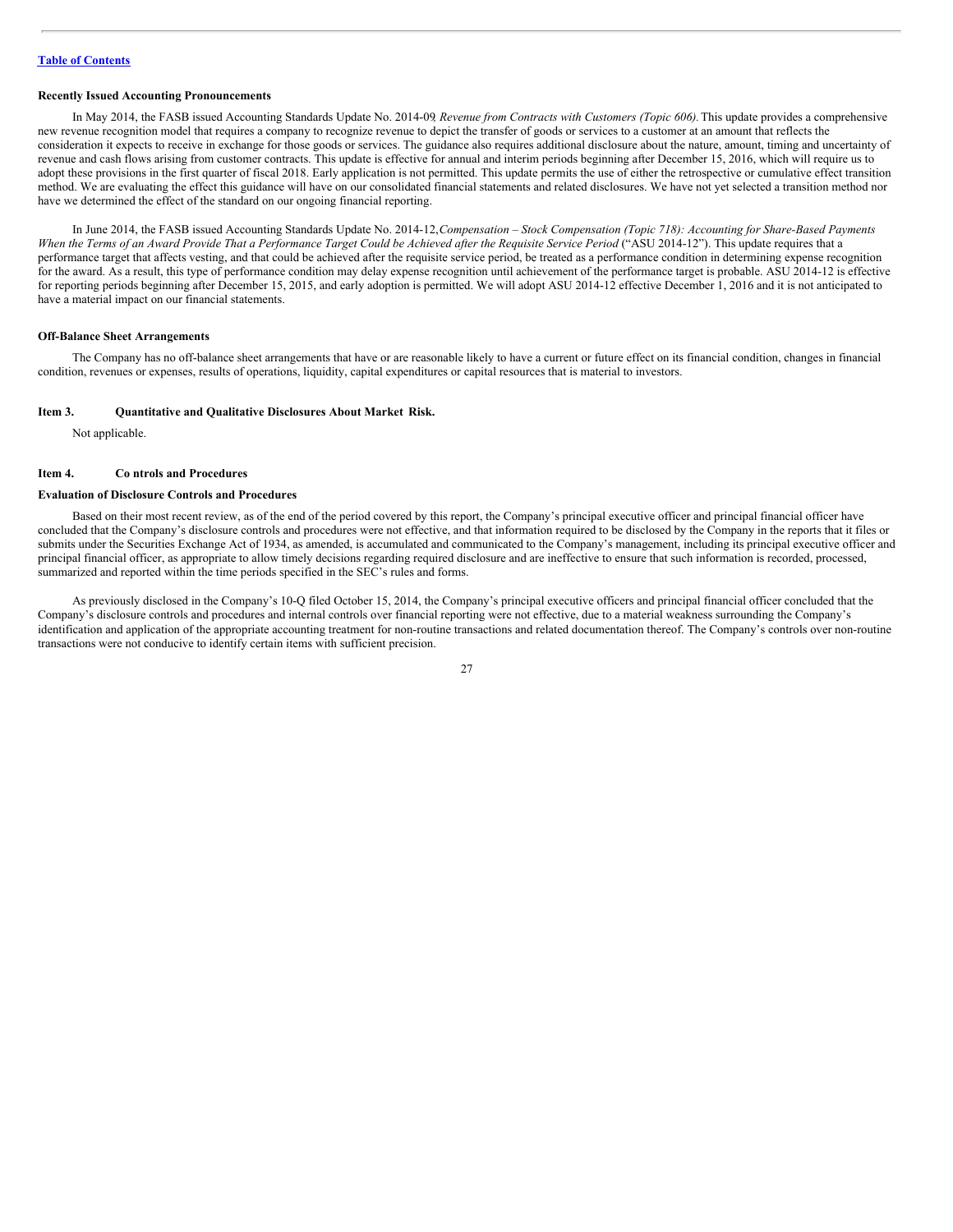Management has undertaken steps to design and implement more effective internal controls, including the implementation of a review process of non-routine transactions and has engaged qualified consultants to assist the Company with the application of the appropriate accounting treatment of non-routine transactions when necessary. Management will address in the Company's second quarter Form 10Q.

#### **Changes in Internal Control Over Financial Reporting**

There were no other changes in the Company's internal controls over financial reporting during the three months ended February 28, 2015 that have materially affected, or are reasonably likely to materially affect, the Company's internal control over financial reporting.

#### **Limitations on the Effectiveness of Controls**

Our management, including our co-CEOs and CFO, does not expect that our disclosure controls and internal controls will prevent all error and all fraud. A control system, no matter how well conceived and operated, can provide only reasonable, not absolute, assurance that the objectives of the control system are met. Further, the design of a control system must reflect the fact that there are resource constraints, and the benefits of controls must be considered relative to their costs. Because of the inherent limitations in all control systems, no evaluation of controls can provide absolute assurance that all control issues and instances of fraud, if any, within the company have been detected. These inherent limitations include the realities that judgments in decision-making can be faulty, and that breakdowns can occur because of simple error or mistake. Additionally, controls can be circumvented by the individual acts of some persons, by collusion of two or more people, or by management or board override of the control.

The design of any system of controls also is based in part upon certain assumptions about the likelihood of future events, and there can be no assurance that any design will succeed in achieving its stated goals under all potential future conditions; over time, controls may become inadequate because of changes in conditions, or the degree of compliance with the policies or procedures may deteriorate. Because of the inherent limitations in a cost-effective control system, misstatements due to error or fraud may occur and not be detected.

#### **CEO and CFO Certifications**

Appearing as exhibits 31.1, 31.2 and 31.3 to this report there are Certifications of the Co-CEOs and the CFO. The Certifications are required in accordance with Section 302 of the Sarbanes-Oxley Act of 2002 (the Section 302 Certifications). This Item of this report is the information concerning the evaluation referred to in the Section 302 Certifications and this information should be read in conjunction with the Section 302 Certifications for a more complete understanding of the topics presented.

# **PART II - OTHER INFORMATION**

#### <span id="page-27-0"></span>**ITEM 1. LEGAL P ROCEEDINGS**

On February 25, 2011, a Complaint and Demand for Jury Trial was filed against the Company in the United States District Court, Middle District of Florida, Tampa Division, styled: Charles D. Nyberg; Mary J. Nyberg; and Red Rock Partners, an Arizona general partnership vs. Cryo-Cell International, Inc., Case No. 8:11-CV-399-T-30AEP. The Complaint was amended on May 25, 2011 and served on the Company on May 26, 2011. The Complaint alleged that the Company had underpaid amounts owed to plaintiffs' Florida and Texas Revenue Sharing Agreements with the Company. The Complaint did not specify the amount claimed, other than stating that it was more than \$75,000 which is the jurisdictional amount of the court the complaint was filed in.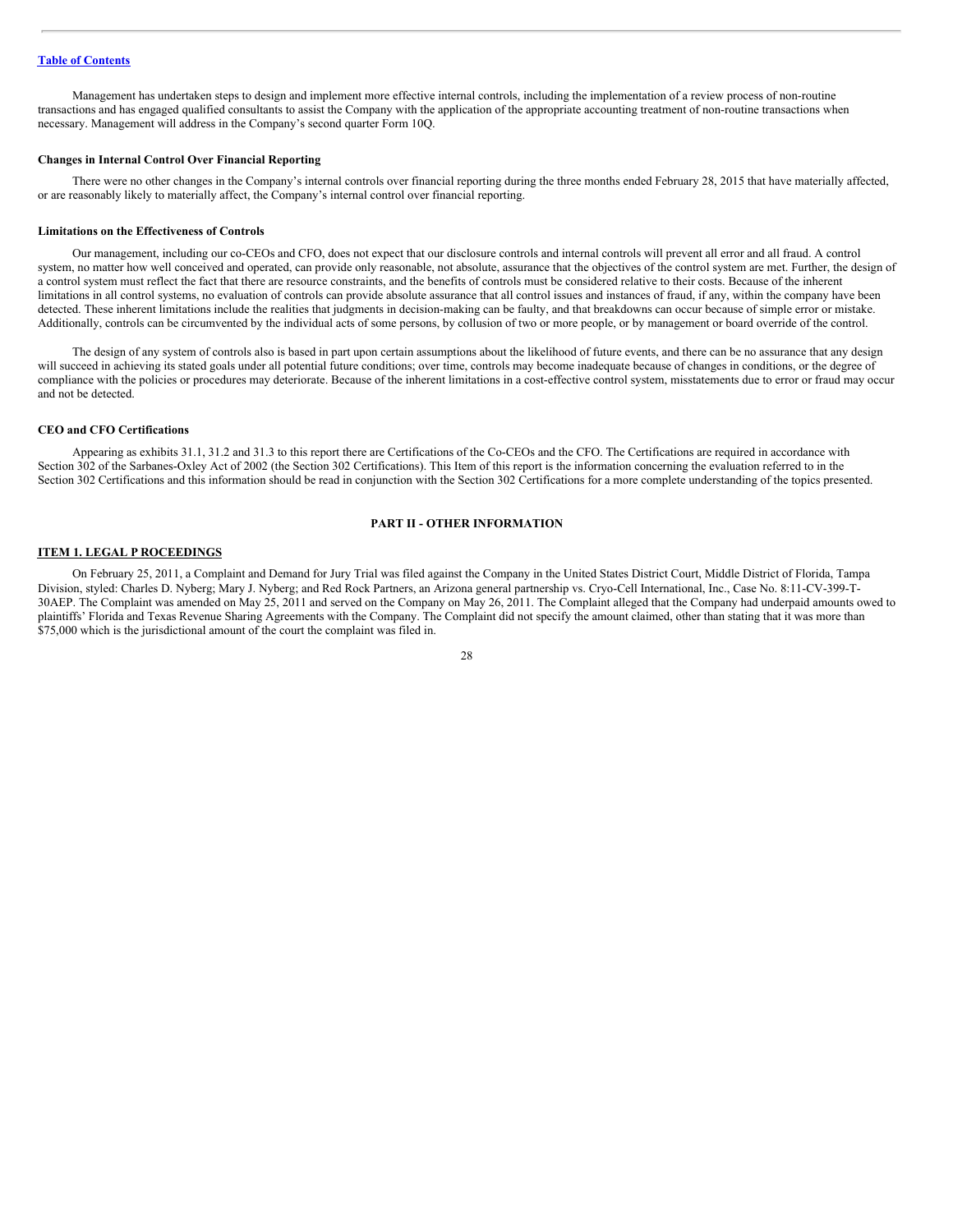On November 15, 2013, the parties came to a final settlement on this action. The terms of the settlement are confidential. Upon completion of the settlement, the claims in the lawsuit were dismissed with prejudice. In December 2013, the Company paid \$525,000 in full settlement.

On November 13, 2013, Plaintiff Ki Yong Choi filed a Verified Shareholder Derivative Complaint in the Circuit Court for the Thirteenth Judicial Circuit in and for Hillsborough County, Florida. The Complaint names as defendants all of the members of the Company's current Board of Directors, as well as former director Anthony Atala. The complaint also names the Company as a nominal defendant only. The complaint alleges that, since the election of the Company's Board of Directors in August 2011, the Company's Co-CEOs have pursued their own enrichment and entrenchment at the expense of the Company and its shareholders. The complaint asserts claims against the Board of Directors for breach of fiduciary duty, abuse of control, corporate waste, and unjust enrichment and seeks, among other things, rescission of certain transactions between the Company and the Co-CEOs and damages from the Board of Directors. On February 14, 2014, all of the defendants filed motions to dismiss the complaint. The Company filed a motion to dismiss based on the plaintiff's failure to make a pre-suit demand on the Board of Directors or to establish that demand should be excused, as required by Delaware law. A hearing took place on July 9, 2014, and on July 28, 2014, the Court dismissed the case.

On October 11, 2013, a Complaint was filed by the Company in the Circuit Court of Hillsborough County, Florida, styled: Cryo-Cell International, Inc. v. Dilworth Paxson LLP et al, Case No. 13-CA-D09980. The Complaint alleged that Dilworth Paxson LLP and a partner for the firm were negligent and breached the duty of reasonable care owed to the Company. The Complaint alleges the defendants negligence led to the cancellation of the license agreement with Cryo-Cell de Mexico. The Company lost profits and income that would have been earned under the original agreement and was forced to renegotiate the terms of the agreement with terms far less lucrative to the Company. The defendants removed the case to the United States District Court for the Middle District of Florida as permitted because the parties are citizens of different states and the amount in controversy exceeds the jurisdictional minimum of \$75,000. The case now bears a case number of 8:13-Civ-2639-T-33AEP. On June 2, 2014, a confidential settlement was executed by both parties.

On March 10, 2015, a Complaint was filed by the Company in the Pinellas County Court, Florida, styled: Cryo-Cell International, Inc. v Cord Blood America, Inc. The Complaint was filed in order to compel Cord Blood of America, Inc., a Florida corporation ("CBAI"), to hold an annual meeting of shareholders for the purpose of electing directors.

In addition, from time to time the Company is subject to proceedings, lawsuits, contract disputes and other claims in the normal course of its business. The Company believes that the ultimate resolution of current matters should not have a material adverse effect on the Company's business, consolidated financial position or results of operations. It is possible, however, that there could be an unfavorable ultimate outcome for or resolution which could be material to the Company's results of operations for a particular quarterly reporting period. Litigation is inherently uncertain and there can be no assurance that the Company will prevail. The Company does not include an estimate of legal fees and other related defense costs in its estimate of loss contingencies.

## **ITEM 1A. RISK FACT ORS**

<span id="page-28-0"></span>Not applicable.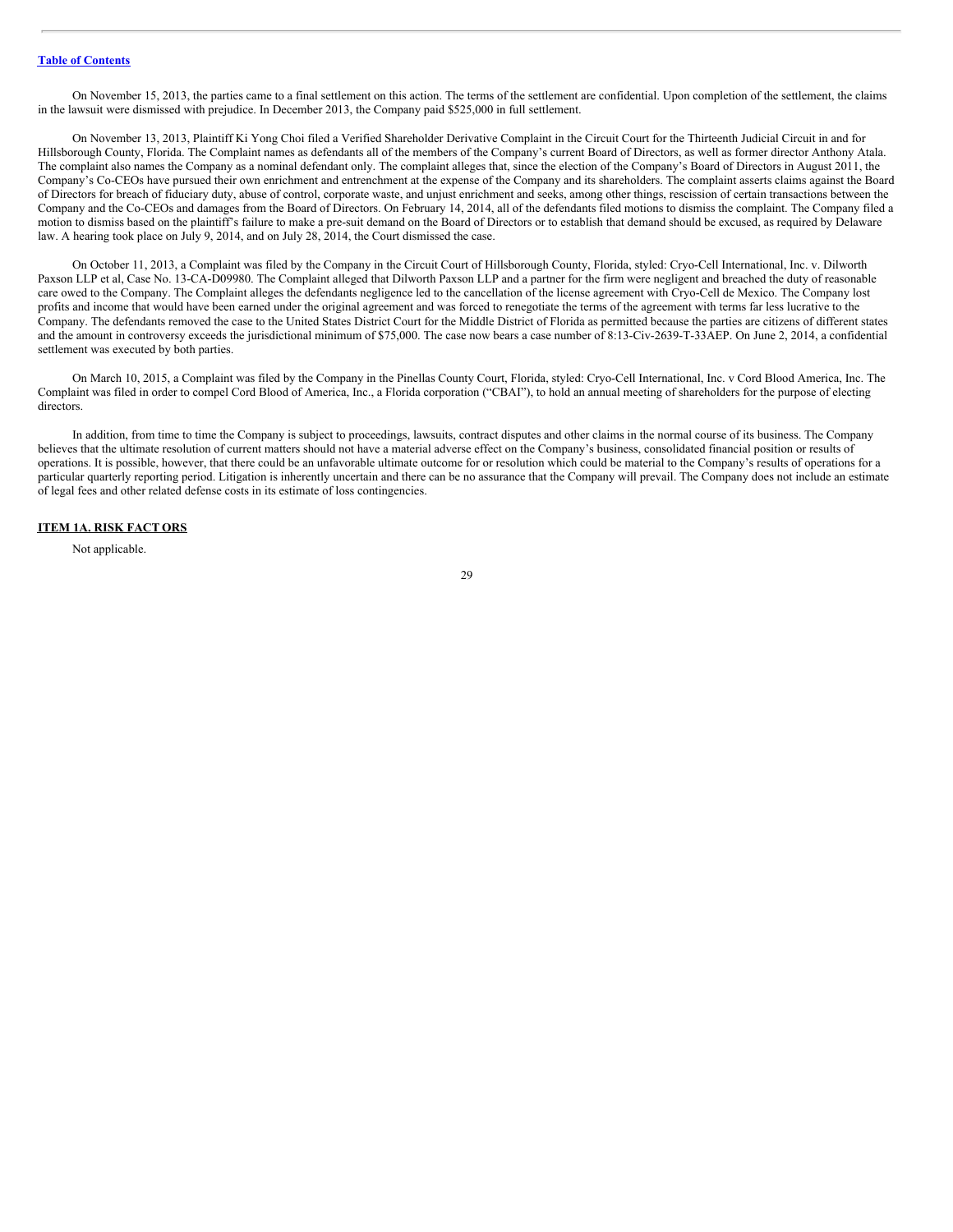# **ITEM 2. UNREGISTE RED SALES OF EQUITY SECURITIES AND USE OF PROCEEDS**

# **ISSUER PURCHASE OF EQUITY SECURITIES**

<span id="page-29-0"></span>

|                          |                         |                |                         | Maximum            |
|--------------------------|-------------------------|----------------|-------------------------|--------------------|
|                          |                         |                |                         | Number (or         |
|                          |                         |                |                         | Approximate        |
|                          |                         |                | Total Number of         | Dollar Value) of   |
|                          |                         |                | <b>Shares Purchased</b> | Shares that May    |
|                          |                         |                | as Part of Publicly     | Yet Be Purchased   |
|                          | Total Number of         | Average Price  | <b>Announced Plans</b>  | Under the Plans or |
| Period                   | <b>Shares Purchased</b> | Paid per Share | or Programs             | Programs           |
| December $1 - 31$ , 2014 | 5,000                   | 2.40           | 5,000                   | 779.889            |
| January $1 - 31$ , 2015  | 2.500                   | 2.27           | 2.500                   | 777,389            |
| February $1 - 28$ , 2015 | 8,921                   | 2.40           | 8.921                   | 768,468            |

# **ITEM 3. DEFAULTS UPON SENIOR SECURIT IES**

<span id="page-29-1"></span>None.

# **ITEM 4. MINE SAFETY DISCLOSURES**

<span id="page-29-2"></span>Not Applicable.

# **ITEM 5. OTHER INFORMATION**

<span id="page-29-3"></span>None.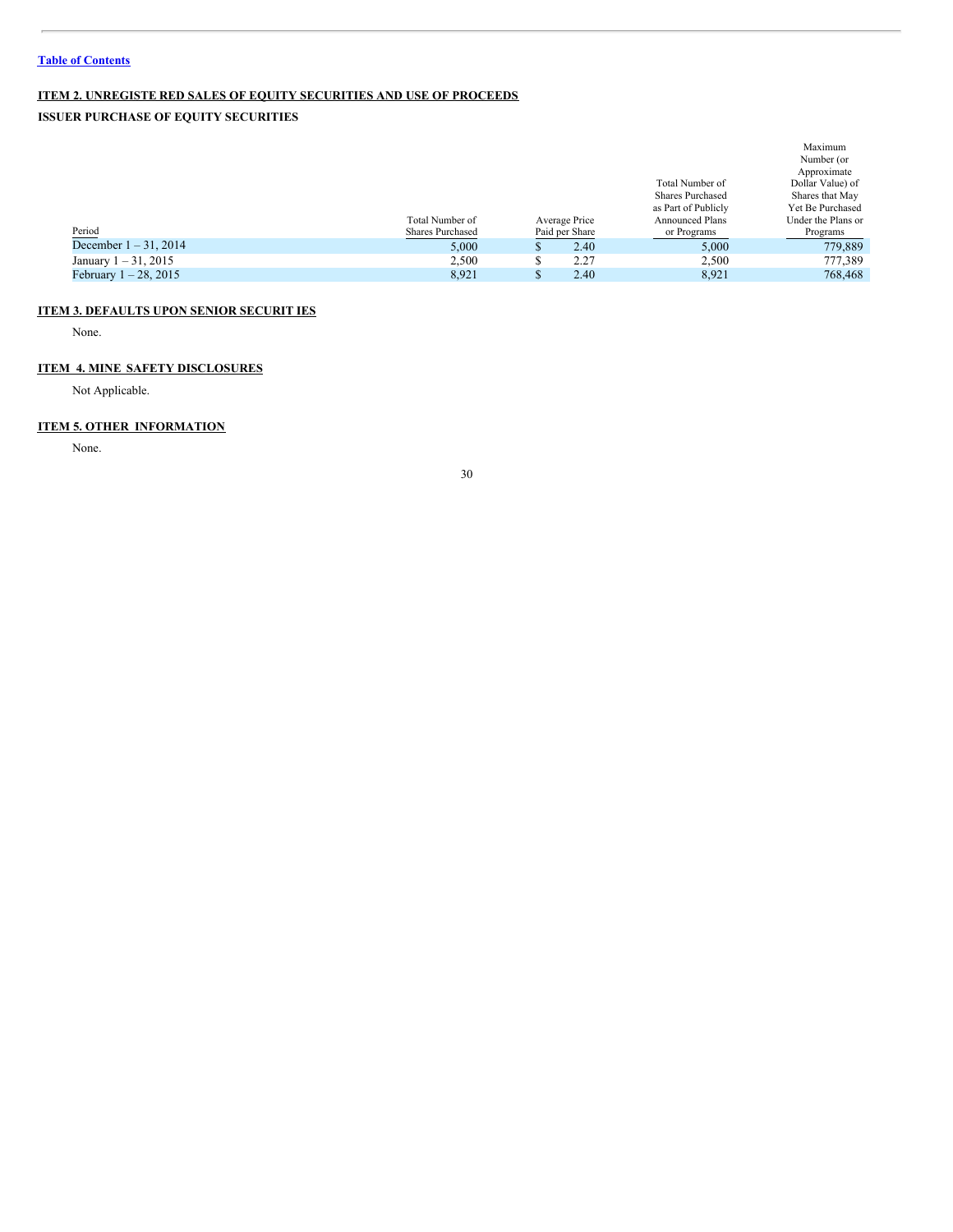<span id="page-30-0"></span>

| <b>ITEM 6.</b> |     | <b>EX HIBITS</b> |                                                                                                                            |  |
|----------------|-----|------------------|----------------------------------------------------------------------------------------------------------------------------|--|
|                | (a) | Exhibits         |                                                                                                                            |  |
|                |     | 31.1             | Certification of Co-CEO Pursuant to Section 302 of the Sarbanes-Oxley Act of 2002 <i>filed herewith</i> ).                 |  |
|                |     | 31.2             | Certification of Co-CEO Pursuant to Section 302 of the Sarbanes-Oxley Act of 2002 <i>filed herewith</i> ).                 |  |
|                |     | 31.3             | Certification of CFO Pursuant to Section 302 of the Sarbanes-Oxley Act of 2002 (filed herewith).                           |  |
|                |     | 32               | Certification Pursuant to 18 U.S.C. Section 1350, as Adopted Pursuant to Section 906 of the Sarbanes-Oxley<br>Act of 2002. |  |
|                |     | 101.INS          | <b>XBRL Instance Document</b>                                                                                              |  |
|                |     | 101.SCH          | <b>XBRL Taxonomy Extension Schema Document</b>                                                                             |  |
|                |     | 101.CAL          | <b>XBRL Taxonomy Extension Calculation Linkbase Document</b>                                                               |  |
|                |     | 101.DEF          | <b>XBRL Taxonomy Extension Definition Linkbase Document</b>                                                                |  |
|                |     | 101.LAB          | XBRL Taxonomy Extension Label Linkbase Document                                                                            |  |
|                |     | 101.PRE          | XBRL Taxonomy Extension Presentation Linkbase Document                                                                     |  |
|                |     |                  |                                                                                                                            |  |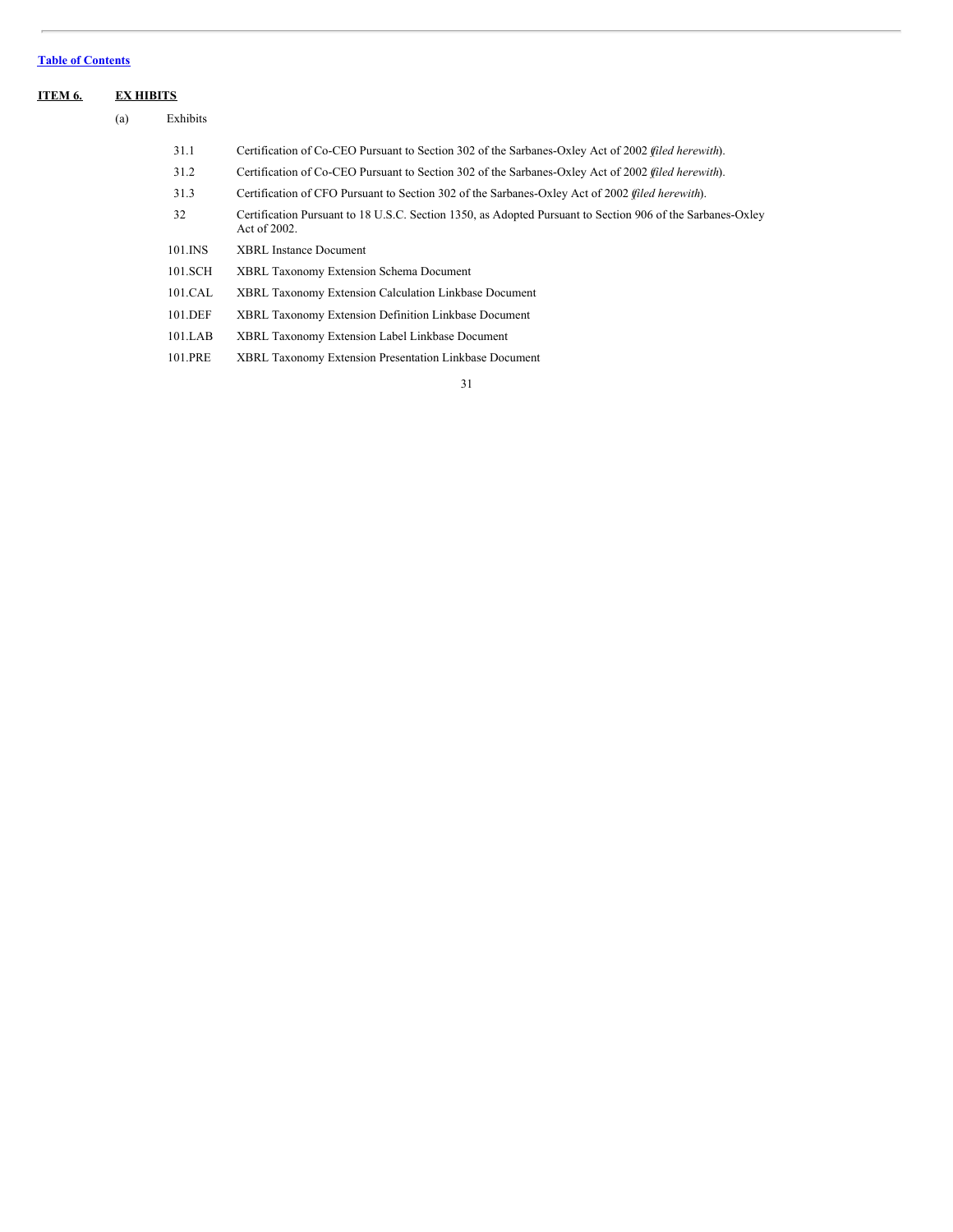# <span id="page-31-0"></span>**SI GNATURES**

In accordance with Section 13 or 15(d) of the Securities Exchange Act of 1934, the registrant has duly caused this report to be signed on its behalf by the undersigned thereunto duly authorized.

Cryo-Cell International, Inc.

# /s/ DAVID PORTNOY

David Portnoy Co-Chief Executive Officer

Cryo-Cell International, Inc.

/s/ MARK PORTNOY

Mark Portnoy Co-Chief Executive Officer

Cryo-Cell International, Inc.

/s/ JILL M. TAYMANS

Jill M. Taymans Vice President, Finance, Chief Financial Officer

Date: April 14, 2015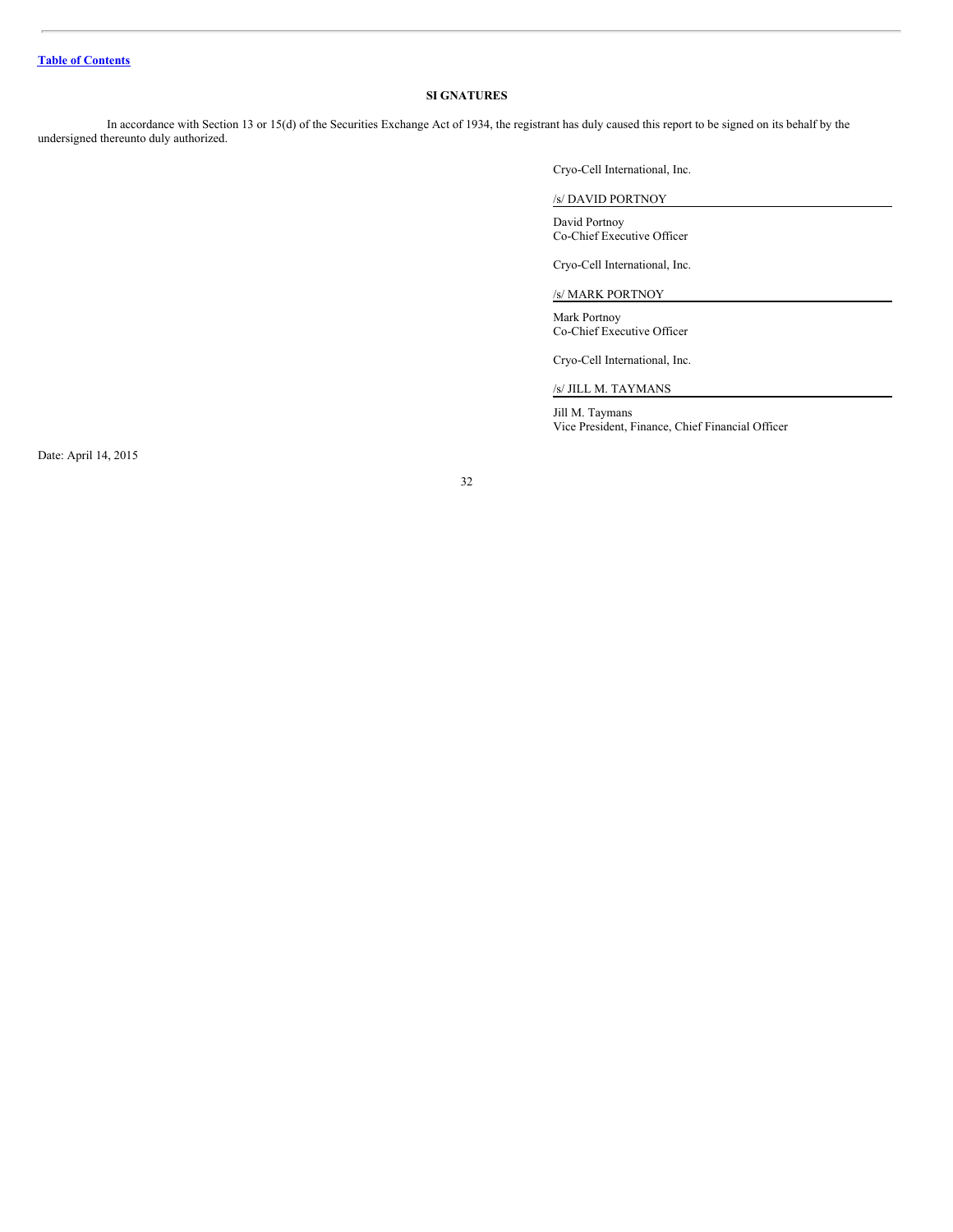## CERTIFICATION OF CO-CHIEF EXECUTIVE OFFICER

I, David Portnoy, certify that:

- 1. I have reviewed this quarterly report on Form 10-Q of Cryo-Cell International, Inc. (the "Registrant");
- 2. Based on my knowledge, this report does not contain any untrue statement of a material fact or omit to state a material fact necessary to make the statements made, in light of the circumstances under which such statements were made, not misleading with respect to the period covered by this report;
- 3. Based on my knowledge, the financial statements, and other financial information included in this report, fairly present in all material respects the financial condition, results of operations and cash flows of the registrant as of, and for, the periods presented in this report;
- 4. The Registrant's other certifying officer(s) and I are responsible for establishing and maintaining disclosure controls and procedures (as defined in Exchange Act Rules 13a-15(e) and 15d-15(e)) and internal control over financial reporting (as defined in Exchange Act Rules 13a-15(f) for the Registrant and have:
- (a) Designed such disclosure controls and procedures, or caused such disclosure controls and procedures to be designed under our supervision, to ensure that material information relating to the Registrant, including its consolidated subsidiaries, is made known to us by others within those entities, particularly during the period in which this quarterly report is being prepared;
- (b) Designed such internal control over financial reporting, or caused such internal control over financial reporting to be designed under our supervision, to provide reasonable assurance regarding the reliability of financial reporting and the preparation of financial statements for external purposes in accordance with generally accepted accounting principles;
- (c) Evaluated the effectiveness of the Registrant's disclosure controls and procedures and presented in this report our conclusions about the effectiveness of the disclosure controls and procedures, as of the end of the period covered by this report based on such evaluation; and
- (d) disclosed in this report any change in the Registrant's internal control over financial reporting that occurred during the Registrant's most recent fiscal quarter that has materially affected, or is reasonably likely to materially affect, the Registrant's internal control over financial reporting;
- 5. The Registrant's other certifying officer(s) and I have disclosed, based on our most recent evaluation of internal control over financial reporting, to the Registrant's auditors and the audit committee of the Registrant's board of directors (or persons performing the equivalent functions):
- (a) All significant deficiencies and material weaknesses in the design or operation of internal control over financial reporting which are reasonably likely to adversely affect the Registrant's ability to record, process, summarize and report financial information; and
- (b) Any fraud, whether or not material, that involves management or other employees who have a significant role in the Registrant's internal control over financial reporting.

Dated: April 14, 2015 /s/ David Portnoy

David Portnoy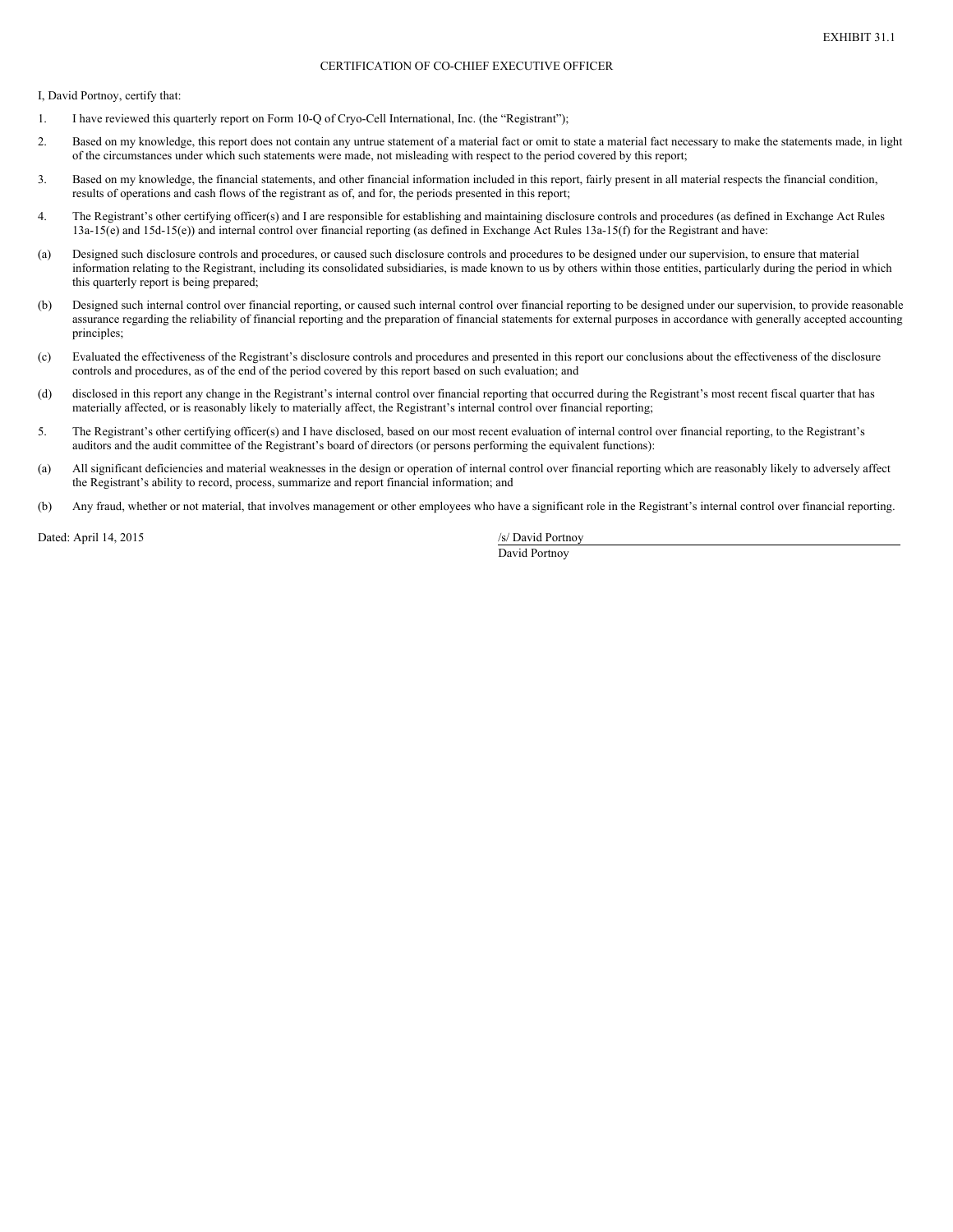## CERTIFICATION OF CO-CHIEF EXECUTIVE OFFICER

I, Mark Portnoy, certify that:

- 1. I have reviewed this quarterly report on Form 10-Q of Cryo-Cell International, Inc. (the "Registrant");
- 2. Based on my knowledge, this report does not contain any untrue statement of a material fact or omit to state a material fact necessary to make the statements made, in light of the circumstances under which such statements were made, not misleading with respect to the period covered by this report;
- 3. Based on my knowledge, the financial statements, and other financial information included in this report, fairly present in all material respects the financial condition, results of operations and cash flows of the registrant as of, and for, the periods presented in this report;
- 4. The Registrant's other certifying officer(s) and I are responsible for establishing and maintaining disclosure controls and procedures (as defined in Exchange Act Rules 13a-15(e) and 15d-15(e)) and internal control over financial reporting (as defined in Exchange Act Rules 13a-15(f) for the Registrant and have:
- (a) Designed such disclosure controls and procedures, or caused such disclosure controls and procedures to be designed under our supervision, to ensure that material information relating to the Registrant, including its consolidated subsidiaries, is made known to us by others within those entities, particularly during the period in which this quarterly report is being prepared;
- (b) Designed such internal control over financial reporting, or caused such internal control over financial reporting to be designed under our supervision, to provide reasonable assurance regarding the reliability of financial reporting and the preparation of financial statements for external purposes in accordance with generally accepted accounting principles;
- (c) Evaluated the effectiveness of the Registrant's disclosure controls and procedures and presented in this report our conclusions about the effectiveness of the disclosure controls and procedures, as of the end of the period covered by this report based on such evaluation; and
- (d) disclosed in this report any change in the Registrant's internal control over financial reporting that occurred during the Registrant's most recent fiscal quarter that has materially affected, or is reasonably likely to materially affect, the Registrant's internal control over financial reporting;
- 5. The Registrant's other certifying officer(s) and I have disclosed, based on our most recent evaluation of internal control over financial reporting, to the Registrant's auditors and the audit committee of the Registrant's board of directors (or persons performing the equivalent functions):
- (a) All significant deficiencies and material weaknesses in the design or operation of internal control over financial reporting which are reasonably likely to adversely affect the Registrant's ability to record, process, summarize and report financial information; and
- (b) Any fraud, whether or not material, that involves management or other employees who have a significant role in the Registrant's internal control over financial reporting.

Dated: April 14, 2015 /s/ Mark Portnoy

Mark Portnoy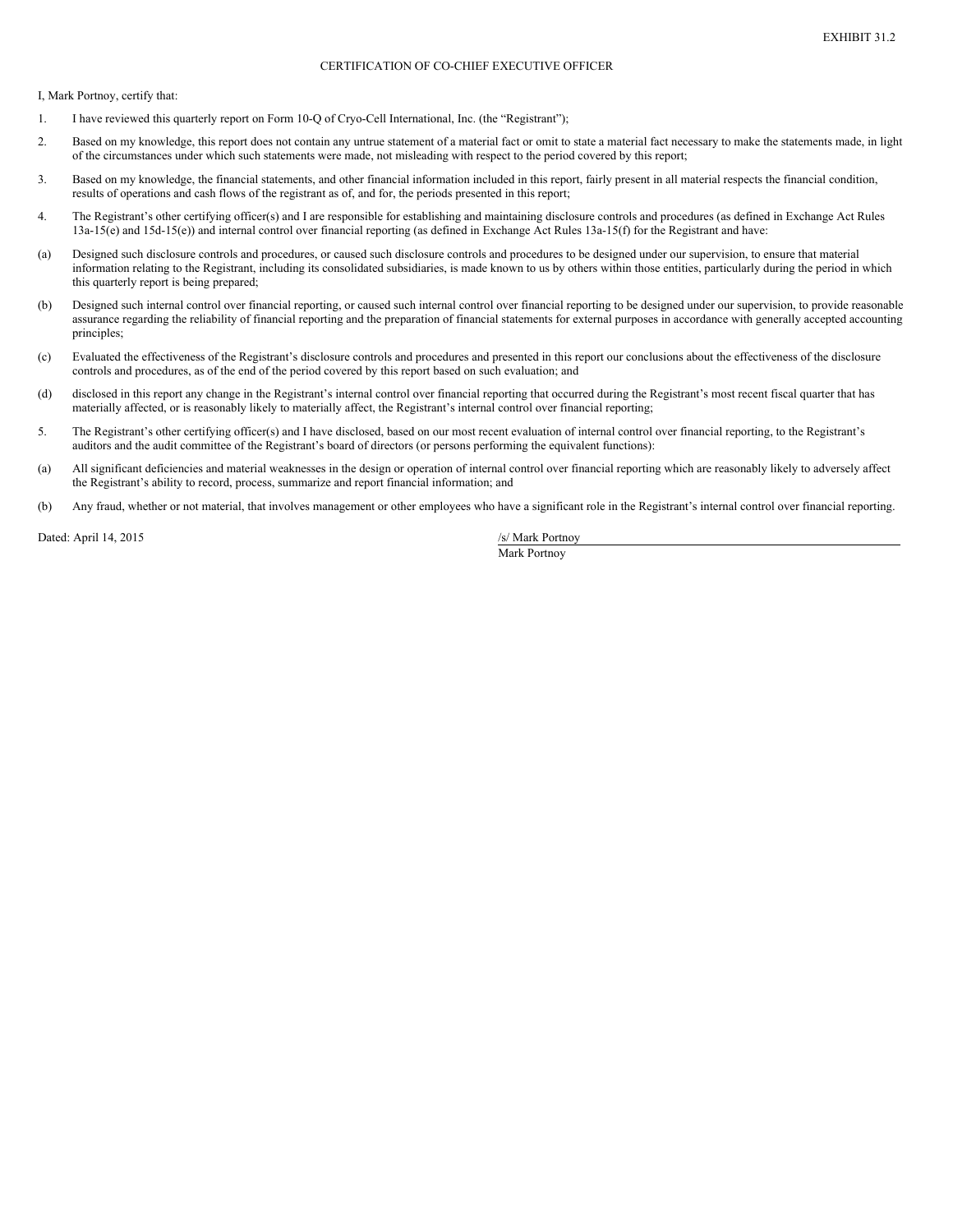#### CERTIFICATION OF CHIEF FINANCIAL OFFICER

I, Jill M. Taymans, certify that:

- 1. I have reviewed this quarterly report on Form 10-Q of Cryo-Cell International, Inc. (the "Registrant");
- 2. Based on my knowledge, this report does not contain any untrue statement of a material fact or omit to state a material fact necessary to make the statements made, in light of the circumstances under which such statements were made, not misleading with respect to the period covered by this report;
- 3. Based on my knowledge, the financial statements, and other financial information included in this report, fairly present in all material respects the financial condition, results of operations and cash flows of the registrant as of, and for, the periods presented in this report;
- 4. The Registrant's other certifying officer(s) and I are responsible for establishing and maintaining disclosure controls and procedures (as defined in Exchange Act Rules 13a-15(e) and 15d-15(e)) and internal control over financial reporting (as defined in Exchange Act Rules 13a-15(f) for the Registrant and have:
- (a) Designed such disclosure controls and procedures, or caused such disclosure controls and procedures to be designed under our supervision, to ensure that material information relating to the Registrant, including its consolidated subsidiaries, is made known to us by others within those entities, particularly during the period in which this quarterly report is being prepared;
- (b) Designed such internal control over financial reporting, or caused such internal control over financial reporting to be designed under our supervision, to provide reasonable assurance regarding the reliability of financial reporting and the preparation of financial statements for external purposes in accordance with generally accepted accounting principles;
- (c) Evaluated the effectiveness of the Registrant's disclosure controls and procedures and presented in this report our conclusions about the effectiveness of the disclosure controls and procedures, as of the end of the period covered by this report based on such evaluation; and
- (d) disclosed in this report any change in the Registrant's internal control over financial reporting that occurred during the Registrant's most recent fiscal quarter that has materially affected, or is reasonably likely to materially affect, the Registrant's internal control over financial reporting;
- 5. The Registrant's other certifying officer(s) and I have disclosed, based on our most recent evaluation of internal control over financial reporting, to the Registrant's auditors and the audit committee of the Registrant's board of directors (or persons performing the equivalent functions):
- (a) All significant deficiencies and material weaknesses in the design or operation of internal control over financial reporting which are reasonably likely to adversely affect the Registrant's ability to record, process, summarize and report financial information; and
- (b) Any fraud, whether or not material, that involves management or other employees who have a significant role in the Registrant's internal control over financial reporting.

Dated: April 14, 2015 /s/ Jill M. Taymans

Jill M. Taymans